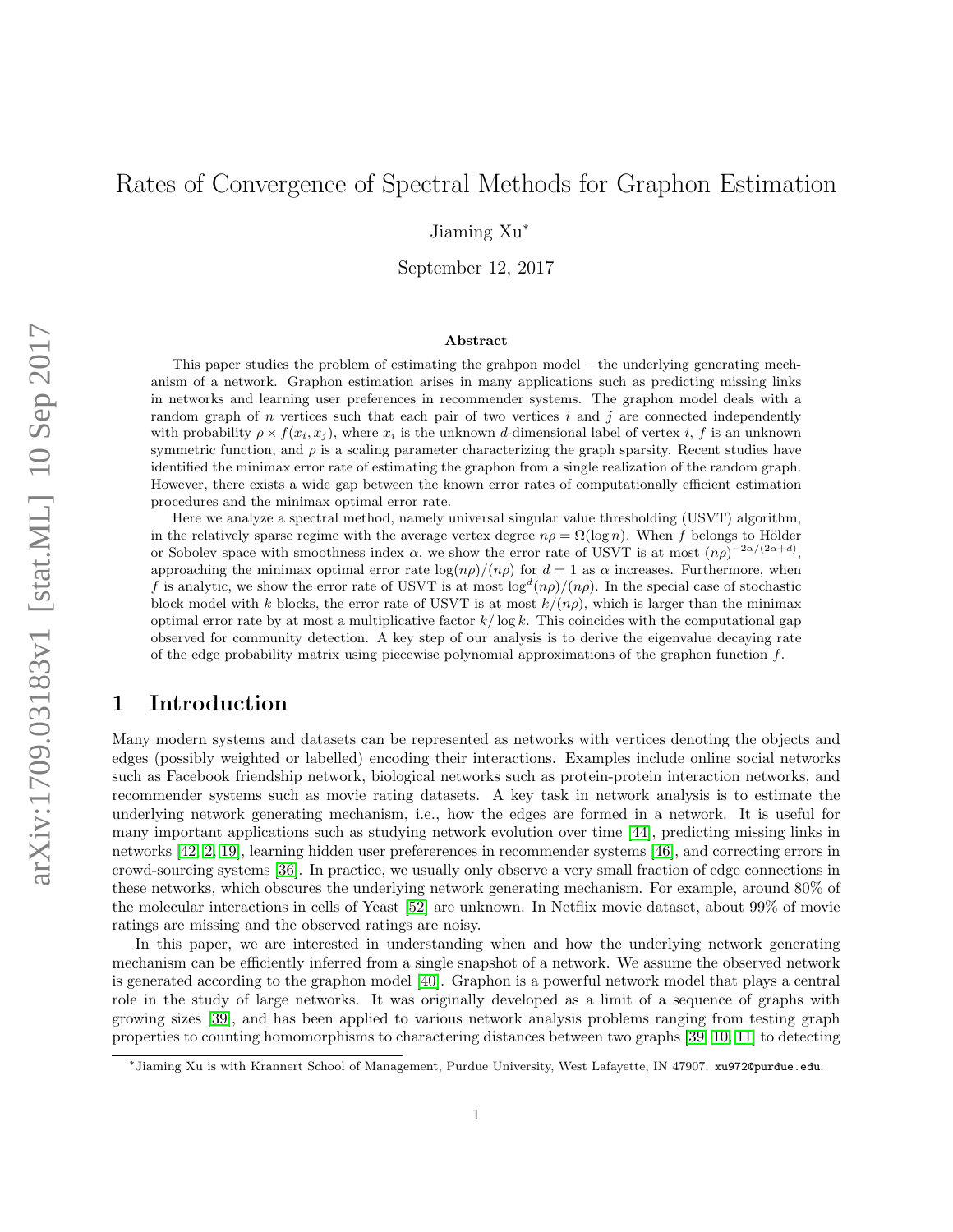communities  $[6]$ . Concretely, given n vertices, the edges are generated independently, connecting each pair of two distinct vertices  $i$  and  $j$  with a probability

<span id="page-1-1"></span>
$$
M_{ij} = f(x_i, x_j),\tag{1}
$$

where  $x_i \in \mathcal{X}$  is the latent feature vector of vertex i that captures various characteristics of vertex i;  $f: \mathcal{X} \times \mathcal{X} \to [0,1]$  is a symmetric function called graphon. We assume no self loop and set  $M_{ii} = 0$  for  $1 \leq i \leq n$ . We further assume the feature vectors  $x_i$ 's are drawn i.i.d. from the measurable space X according to a probability distribution  $\mu$ . Graphon model encompasses many existing network models as special cases. Setting f to be a constant p, it gives rise to Erdős-Rényi random graphs  $[17]$ , where each edge is formed independently with probability p. In the case where  $\mathcal X$  is a discrete set of k elements, the model specializes to the stochastic block model with k blocks  $[25]$ , where each vertex belongs to a community, and the edge probability between i and j depends only on which communities they are in. If  $\mathcal X$  is a Euclidean space of dimension d and  $f(x_i, x_j)$  is a function of the Euclidean distance  $||x_i - x_j||$ , then the grahon model reduces to the latent space model [\[24,](#page-21-5) [23\]](#page-21-6).

To further model the partial observation of the networks, we assume every edge is observed independently with probability  $\rho \in [0,1]$ , where  $\rho$  may converge to 0 as  $n \to \infty$ . Let A denote the adjacency matrix of the resulting observed graph with  $A_{ii} = 0$  by convention. Then conditional on  $x = (x_1, \ldots, x_n)$ , for  $1 \leq i \leq j \leq n$ ,  $A_{ij} = A_{ji}$  are independently distributed as Bern  $(\rho M_{ij})$ . The problem of interest is to estimate the underlying network generating mechanism – either the edge probability matrix  $M$  or the graphon  $f$  – from a single observation of the network A. It turns out that estimating M and estimating  $f$ are the twin problems, and the result in the former can be readily extended to the latter, as shown in [\[28,](#page-22-6) Section 3. Thus in this paper we shall focus on estimating the edge probability matrix  $M$ . To measure the quality of an estimator  $\widehat{M}$  of M, we consider the mean-squared error:

$$
\text{MSE}(\widehat{M}) = (1/n^2)\mathbb{E}[\|M - \widehat{M}\|_F^2],\tag{2}
$$

which is the expected difference between the estimated edge probability matrix and the true one in the normalized Frobenius norm. Furthermore, to investigate the fundamental estimation limits, we take the decision-theoretic approach and consider the minimax mean-squared error:  $\inf_{\widehat{M}} \sup_{M \in \mathcal{M}} \text{MSE}(M)$ , where M denotes a set of admissible edge probability matrices. The minimax estimation error depends on the smoothness of graphon f, the structure of latent space  $(\mathcal{X}, \mu)$ , and the observation probability  $\rho$ .

There is a recent surge of interest in graphon estimation and various procedures have been proposed and analyzed [\[20,](#page-21-7) [28,](#page-22-6) [19,](#page-21-0) [49,](#page-23-1) [2,](#page-20-0) [51,](#page-23-2) [13,](#page-21-8) [12,](#page-21-9) [53,](#page-23-3) [9,](#page-21-10) [29\]](#page-22-7). A recent line of work [\[20,](#page-21-7) [28,](#page-22-6) [19\]](#page-21-0) has characterized the minimax error rate in certain special regimes. In particular, for stochastic block model with k blocks, it is shown that the minimax error rate is  $\frac{k^2}{n^2\rho} + \frac{\log k}{n\rho}$ . For fully observed graphons with f being Hölder smooth on  $\mathcal{X} = [0,1]$  and  $\rho = 1$ , the minimax error rate turns out be  $n^{-1} \log k + n^{-2\alpha/(\alpha+1)}$ , where  $\alpha$  is the smoothness index of f. This result was extended by [\[28,](#page-22-6) [19\]](#page-21-0) to sparse regimes<sup>[1](#page-1-0)</sup> with  $\rho \to 0$ .

From a computational perspective, the problem appears to be much harder and far less well-understood. In the special case where f is  $\alpha$ -Hölder smooth on  $\mathcal{X} = [0, 1]$ , a universal singular value thresholding (USVT) algorithm is shown in [\[14\]](#page-21-11) to achieve an error rate of  $n^{-1/3}\rho^{-1/2}$ . However, this performance guarantee is rather weak and far from the minimax optimal rate  $\log(np)/(n\rho)$ . A similar spectral method is shown in [\[50\]](#page-23-4) to achieve a vanishing MSE when  $n\rho \gg \log n$  but without an explicit characterization of the rate of the convergence. The nearest-neighbor based approach is analyzed in [\[46\]](#page-22-2) under a stringent assumption  $n\rho \gg \sqrt{n}$ . A simple degree sorting algorithm is shown to achieve an error rate of  $(\log(n\rho)/(n\rho))^{\alpha/(4\alpha+d)}$  for  $\alpha \in (0,1]$  under the restrictive assumption that  $\int_0^1 f(x, y) dy$  is strictly monotone in x.

In summary, despite the recent significant effort devoted to developing fundamental limits and efficient algorithms for graphon estimation, an understanding of the statistical and computational aspects of graphon estimation is still lacking. In particular, there is a wide gap between the known performance bounds of

<span id="page-1-0"></span><sup>&</sup>lt;sup>1</sup>The minimax result derived in [\[28\]](#page-22-6) contains minor errors. In particular, the minimax rate is claimed to be lower bounded by log  $n/(n\rho)$ . We disproved this claim and showed that it is possible to strictly improve this rate and achieve  $\log(n\rho)/(n\rho)$ . See Section [2.2.1](#page-7-0) for details.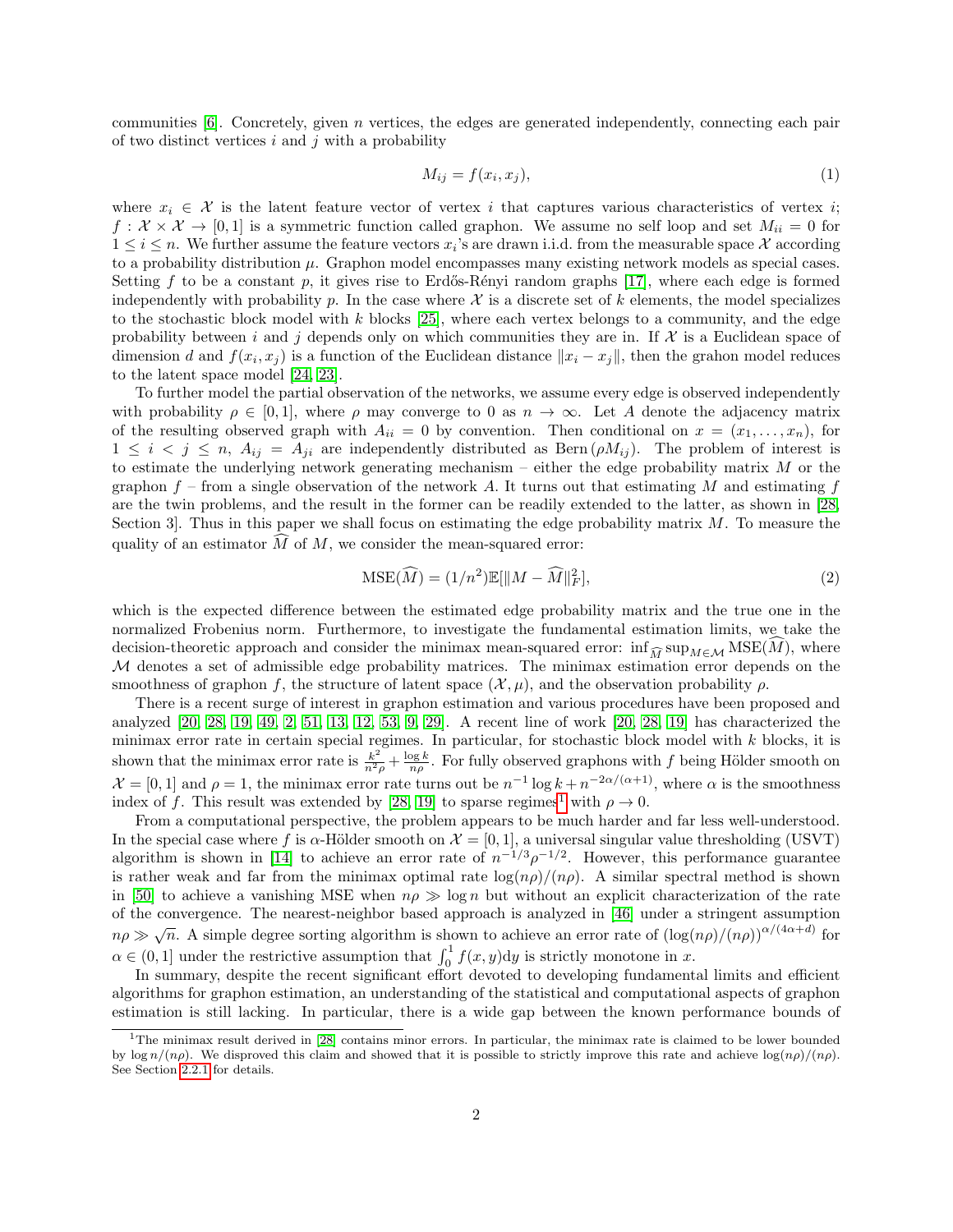computationally efficient procedures and the minimax optimal estimation rate. This raises a fundamental question:

#### Is there a polynomial-time algorithm that is guaranteed to achieve the minimax optimal rate?

In this paper, we provide a partial answer to this question by analyzing the universal singular value thresholding (USVT) algorithm proposed by Chatterjee [\[14\]](#page-21-11). The universal singular value thresholding is a simple and versatile method for structured matrix estimation and has been applied to a variety of different problems such as ranking [\[45\]](#page-22-8). It truncates the singular values of A at a threshold slightly above the spectral norm  $||A-E[A]||$ , and estimates M by a properly rescaled A after truncation. It is computationally efficient when A is sparse. However, its performance guarantee established in [\[14\]](#page-21-11) is rather weak: the total number of observed edges needs to be much larger than  $n^{(2d+2)/(d+2)}$  to attain a vanishing MSE. In contrast, our improved performance bound shows that the total number of observed edges only needs to be a constant factor larger than  $n \log n$ , irrespective of the latent space dimension d.

More formally, by assuming the average vertex degree  $n\rho = \Omega(\log n)$  and X is a compact subset in  $\mathbb{R}^d$ , the mean-squared error rate of USVT is shown to be upper bounded by  $(n\rho)^{-2\alpha/(2\alpha+d)}$ , when f belongs to either  $\alpha$ -smooth Hölder function class  $\mathcal{H}(\alpha, L)$  or  $\alpha$ -smooth Sobolev space  $\mathcal{S}(\alpha, L)$ . Interestingly, our convergence rate of USVT closely resembles the typical rate  $N^{-2\alpha/(2\alpha+d)}$  in the nonparametric regression problem [\[47\]](#page-22-9), where N denotes the number of observations and d is the function dimension. When  $d = 1$ , the convergence rate of USVT is approaching the minimax optimal rate  $\log(n\rho)/\langle n\rho \rangle$  as f becomes smoother, i.e.,  $\alpha$  increases. In fact, we show that if f is analytic with infinitely many times differentiability<sup>[2](#page-2-0)</sup>, then the error rate is upper bounded by  $\log^d(n\rho)/(n\rho)$ .

In the special case of stochastic block model with  $k$  blocks, the error rate of USVT is shown to be  $k/(n\rho)$ , which is larger than the optimal minimax rate by at most a multiplicative factor  $k/\log k$ . This factor coincides with the ratio of the Kesten-Stigum threshold and information-theoretic threshold for community detection [\[5,](#page-20-2) [1,](#page-20-3) [4\]](#page-20-4). Based on compelling but non-rigorous statistical physics arguments, it is believed that no polynomial-time algorithms are able to detect the communities between the KS-threshold and IT-threshold [\[43\]](#page-22-10). This coincidence indicates that  $k/(n\rho)$  may be the optimal estimation rate among all polynomial-time algorithms, and the minimax optimal rate may not be attainable in polynomial-time. During the preparation of this manuscript, we became aware of an earlier arXiv preprint [\[29,](#page-22-7) Proposition 4] which also derives the error rate of  $k/(n\rho)$ .

Our proof incorporates three interesting ingredients. One is a characterization of the estimation error of USVT in terms of the tail of eigenvalues of M, and the spectral norm of the noise perturbation  $||A – \mathbb{E}[A]||$ , see e.g., [\[45,](#page-22-8) Lemma 3]. The second one is a high-probability upper bound on  $||A - \mathbb{E}[A]||$  using matrix concentration inequalities initially developed by [\[18\]](#page-21-12). The last but most important one is a characterization of the tail of eigenvalues of  $M$  using piecewise polynomial approximations of  $f$ , which were originally used to study the spectrum of integral operators defined by  $f(7, 8)$ . The piecewise constant approximations of f have appeared in the previous work on graphon estimation [\[14,](#page-21-11) [20,](#page-21-7) [28\]](#page-22-6), and are sufficient for the purpose of deriving sharp minimax estimation rates because the smoothness of f beyond  $\alpha = 1$  does not improve the rates. However, piecewise degree- $\alpha$  polynomial approximations are needed for showing USVT to achieve a faster converging rate as  $\alpha$  increases.

**Notation** Given a measurable space X endowed with measure  $\mu$ , let  $\mathcal{L}^2(\mathcal{X}, \mu)$  denote the space of functions  $f: \mathcal{X} \to \mathbb{R}$  such that  $||f||_2 = (\int_{\mathcal{X}} |f|^2 d\mu)^{1/2} < \infty$ . When  $\mu$  is the Lebesgue measure, we write  $\mathcal{L}^2(\mathcal{X})$  for simplicity. Let  $\mathbb{R}^d$  denote the d-dimensional Euclidean space. For a vector  $x \in \mathbb{R}^d$ , let  $||x||_2$  denote its  $\ell_2$ norm and  $||x||_{\infty} = \max_{1 \leq i \leq d} |x_i|$  denote its  $\ell$ -infinity norm. For any matrix M, let  $||M||$  denote its spectral norm and  $||M||_F$  denote its Frobenius norm. Logarithms are natural and we adopt the convention  $0 \log 0 = 0$ .

For any positive integer n, let  $[n] = \{1, \ldots, n\}$ . For any positive constant  $\alpha$ , let  $|\alpha|$  denotes the largest integer strictly smaller than  $\alpha$ . For two real numbers  $\alpha$  and  $\beta$ , let  $\alpha \wedge \beta = \min{\{\alpha, \beta\}}$  and  $\alpha \vee \beta = \max{\{\alpha, \beta\}}$ .

<span id="page-2-0"></span><sup>&</sup>lt;sup>2</sup>The minimax lower bound in [\[20,](#page-21-7) Appendix A.1] is only established for the  $\alpha$ -smooth Hölder function class for any fixed  $\alpha$ . It is an open question whether the error rate of  $\log(n\rho)/(n\rho)$  is minimax-optimal for analytic graphons.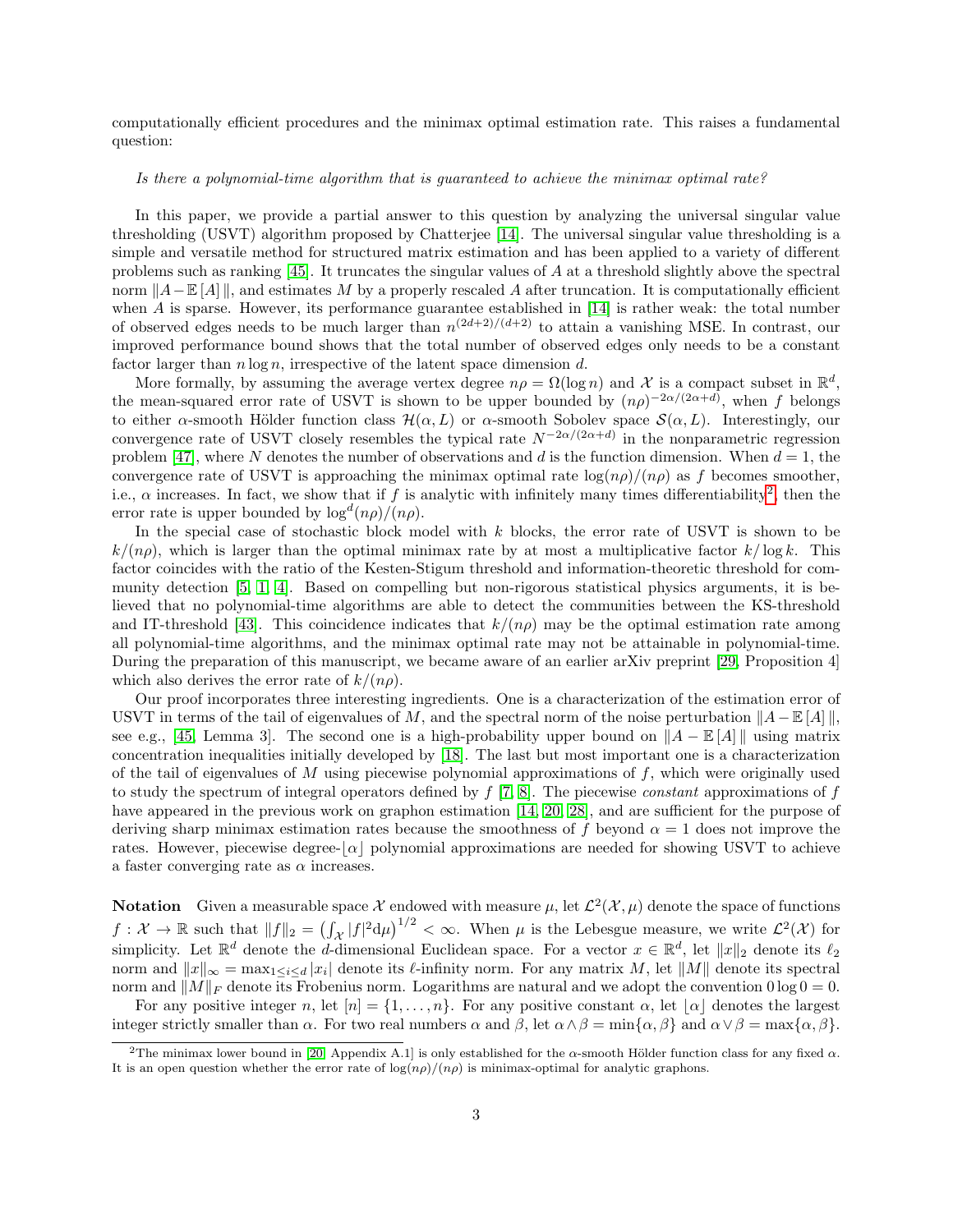For any set  $T \subset [n]$ , let |T| denote its cardinality and  $T^c$  denote its complement. If  $\kappa = (\kappa_1, \ldots, \kappa_d)$  is a multi-index with  $\kappa_i \in \mathbb{N}$ , then  $|\kappa| = \sum_{i=1}^d \kappa_i$ ,  $\kappa! = \prod_{i=1}^d \kappa_i!$ , and  $x^{\kappa} = \prod_{i=1}^d x_i^{\kappa_i}$  for a vector  $x \in \mathbb{R}^d$ . We use standard big O notations, e.g., for any sequences  $\{a_n\}$  and  $\{b_n\}$ ,  $a_n = \Theta(b_n)$  or  $a_n \approx b_n$  if there is an absolute constant  $c > 0$  such that  $1/c \le a_n/b_n \le c$ . Throughout the paper, we say an event occurs with high probability when it occurs with a probability tending to one as  $n \to \infty$ .

### 2 Main results

To describe our main results, we first recall the universal singular value thresholding (USVT) algorithm proposed in [\[14\]](#page-21-11). Note that according to the graphon model  $(1)$ , the edge probability matrix M may not be of low-rank. Nevertheless, it is possible that the singular values of  $M$ , or equivalently magnitudes of eigenvalues, drop off fast enough and as a consequence  $M$  is approximately low-rank. If this is indeed the case, then a natural idea to estimate M is via low-rank approximations of A. In particular, USVT truncates the singular values of A at a proper threshold  $\tau$ , and estimates M by the rescaled A after truncation.

Algorithm 1 Universal Singular Value Thresholding (USVT) [\[14\]](#page-21-11)

<span id="page-3-0"></span>1: Input:  $A \in \mathbb{R}^{n \times n}$ ,  $\rho \in [0, 1]$  and a threshold  $\tau > 0$ .

2: Let  $A = \sum_{i=1}^n s_i u_i v_i^{\top}$  be its singular value decomposition with  $s_1 \geq s_2 \geq \cdots \geq s_n$ .

$$
S = \{i : s_i \geq \tau\}.
$$

4: Let

$$
\widehat{A} = \sum_{i \in S} s_i u_i v_i^{\top}
$$

and  $\widetilde{M} = \widehat{A}/\rho$ .

5: Output a matrix  $\widehat{M} \in [0,1]^{n \times n}$  such that  $\widehat{M}_{ii} = 0$  for all  $i \in [n]$ , and for  $1 \leq i < j \leq n$ ,  $\widehat{M}_{ij} = \widehat{M}_{ji}$  and

$$
\widehat{M}_{ij} = \begin{cases}\n\widetilde{M}_{ij}, & \text{if } \widetilde{M}_{ij} \in [0, 1] \\
1, & \text{if } \widetilde{M}_{ij} > 1 \\
0, & \text{if } \widetilde{M}_{ij} < 0.\n\end{cases}
$$

Note that Algorithm [1](#page-3-0) applies hard-thresholding to the singular values of A. Alternatively, we can use soft-thresholding [\[31\]](#page-22-11) and let  $\hat{A} = \sum_{i \in S} (s_i - \tau) u_i v_i^{\top}$ . Our main results with the hard-thresholding also apply to the soft-thresholding. As argued in [\[14\]](#page-21-11), the cut-off threshold  $\tau$  is chosen to be slightly above  $||A-E[A]||$ , so that noise is suppressed and signals corresponding to large singular values of  $\mathbb{E}[A]$  are maintained. Since conditional on  $\mathbb{E}[A], A$  is a random matrix with independent entries bounded in [0, 1] of variance at most p, it is expected that  $||A - \mathbb{E}[A]|| \leq \sqrt{n\rho}$  with high probability, in view of standard matrix concentration inequalities. This turns out to be true if the observed graph is not too sparse, i.e., there exists a positive constant C such that

<span id="page-3-1"></span>
$$
n\rho \ge C \log n. \tag{3}
$$

However, when the observed graph is sparse with  $n\rho = o(\log n)$ , due to the existence of high-degree vertices,  $||A - \mathbb{E}[A]|| \gg \sqrt{n\rho}$  with high probability [\[21,](#page-21-13) Appendix A].

Motivated by the discussion above, we shall focus on the relatively sparse regime where [\(3\)](#page-3-1) holds, and set  $\tau = c_0 \sqrt{n \rho}$  for a positive large constant  $c_0$ , whose value depends on the constant C in [\(3\)](#page-3-1). It is known

<sup>3:</sup> Let  $S$  be the set of "thresholded" singular values: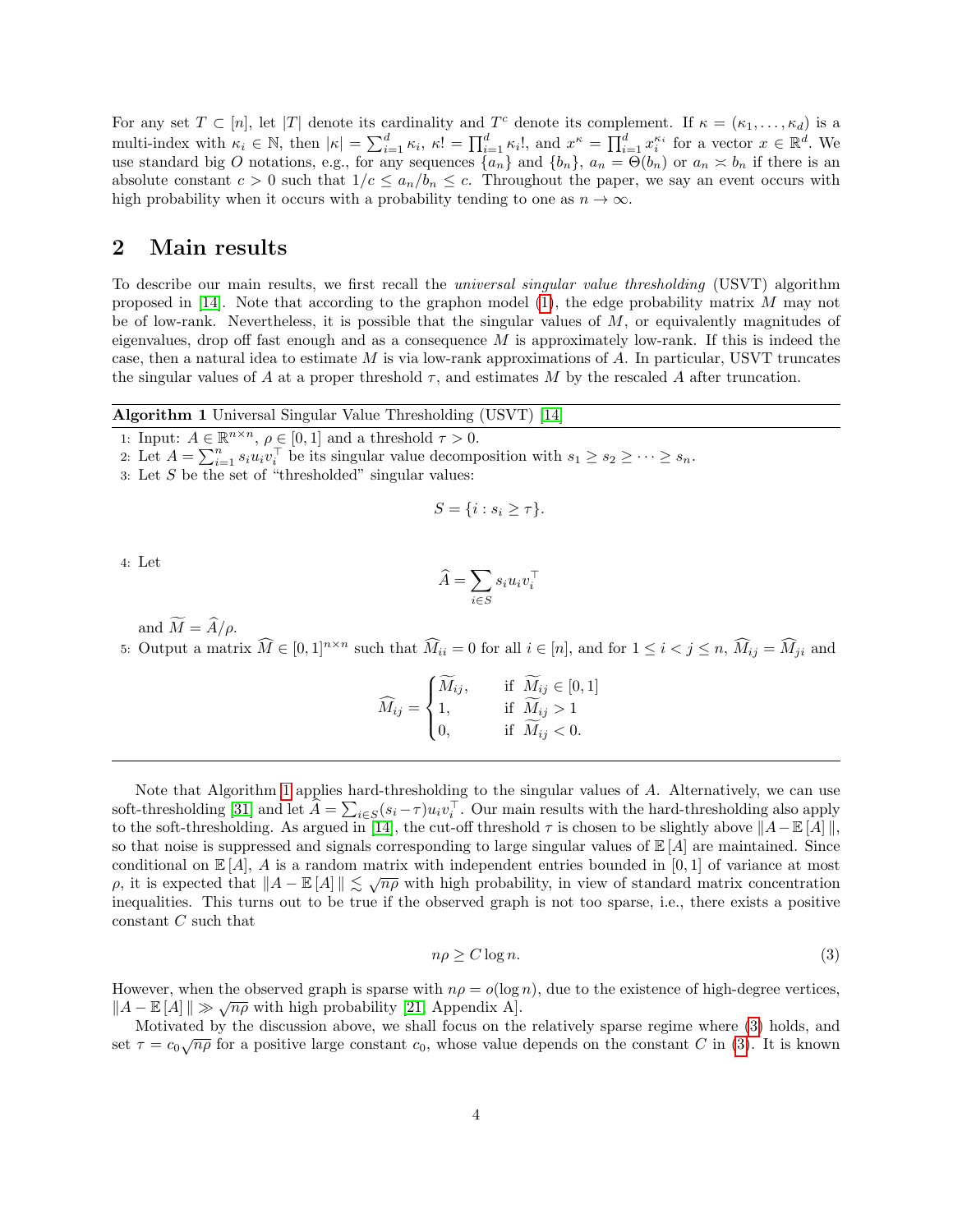that with high probability,

$$
||A - \mathbb{E}[A]|| \le \kappa \sqrt{nr},
$$

where

$$
\kappa = \begin{cases} 4 + o(1) & n\rho = \omega(\log n) \\ 2 + o(1) & n\rho = \omega(\log^4 n) \end{cases} \tag{4}
$$

see, e.g.,  $[22, \text{Lemma } 30]$  $[22, \text{Lemma } 30]$ . Hence, the constant  $c_0$  can be set to be a universal constant strictly larger than 4 in the case of  $n \rho \gg \log(n)$  and 2 in the case of  $n \rho \gg \log^4(n)$ . Notably, in these cases, the cut-off threshold  $\tau$  is universal, independent of the underlying graphon f. Our first result provides an upper bound to the estimation error of USVT.

<span id="page-4-0"></span>**Theorem 1.** Consider the relatively sparse regime where [\(3\)](#page-3-1) holds. For all  $c > 0$  there exists a positive **Theorem 1.** Constant the relatively sparse regime anere (3) holds. For all  $c > 0$  there exists a positive constant  $\kappa$  such that if  $\tau = (1 + \delta)\kappa\sqrt{n\rho}$  for a fixed constant  $\delta > 0$ , then conditional on M, with probabil at least  $1 - n^{-c}$ ,

$$
\frac{1}{n^2} \|\widehat{M} - M\|_F^2 \le 16(1+\delta)^2 \min_{0 \le r \le n} \left( \frac{\kappa^2 r}{n\rho} + \frac{1}{n^2 \delta^2} \sum_{i \ge r+1} \lambda_i^2(M) \right).
$$

Furthermore, it follows that

$$
\text{MSE}(\widehat{M}) \le 16(1+\delta)^2 \min_{0 \le r \le n} \left( \frac{\kappa^2 r}{n\rho} + \frac{1}{n^2 \delta^2} \sum_{i \ge r+1} \mathbb{E}\left[\lambda_i^2(M)\right] \right) + n^{-c}.
$$

Theorem [1](#page-4-0) gives an upper bound to the estimation error of USVT in terms of the tail of eigenvalues of M and the observation probability  $\rho$ . The upper bound invovles minimization of a sum of two terms over integers  $0 \le r \le n$ : the first term  $r/(n\rho)$  can be viewed as the estimation error for a rank-r matrix; the second term  $n^{-2} \sum_{i \ge r+1} \lambda_i^2(M)$  is the tail of eigenvalues of M and charaterizes the approximation error of M by the best rank- $\overline{r}$  matrix. The optimal r is chosen to achieve the best trade-off between the estimation error and the approximaiton error. Moreover, a lighter tail of eigenvalues of M implies a faster convergence rate of the estimation error. To characterize different tails of eigenvalues of M, we introduce the following definitions of polynomial and super-polynomial decays.

**Definition 1** (Polynomial decay). We say the eigenvalues of M asymptotically satisfy a polynomial decay with rate  $\beta > 0$  if for all integers  $0 \le r \le n - 1$ ,

$$
\frac{1}{n^2} \sum_{i \ge r+1} \mathbb{E} \left[ \lambda_i^2(M) \right] \le c_0 r^{-\beta} + c_1 n^{-1},
$$

where  $c_0$  and  $c_1$  are two constants independent of n and r.

**Definition 2** (Super-polynomial decay). We say the eigenvalues of M asymptotically satisfy a superpolynomial decay with rate  $\alpha > 0$  if for all integers  $0 \le r \le n - 1$ ,

$$
\frac{1}{n^2} \sum_{i \ge r+1} \mathbb{E} \left[ \lambda_i^2(M) \right] \le c_0 e^{-c_2 r^{\alpha}} + c_1 n^{-1},
$$

where  $c_0, c_1, c_2$  are constants independent of n and r.

We remark that in the above two definitions, we allow for a residual term  $c_1n^{-1}$ , which is responsible for the contribution of diagonal entries of  $M$ . According to Theorem [1,](#page-4-0) this residual term only induces an additional  $n^{-1}$  error in the upper bound to MSE and will not affect our main results. The following corollary readily follows from Theorem [1](#page-4-0) by choosing the optimal r according to the decay rates of eigenvalues of M.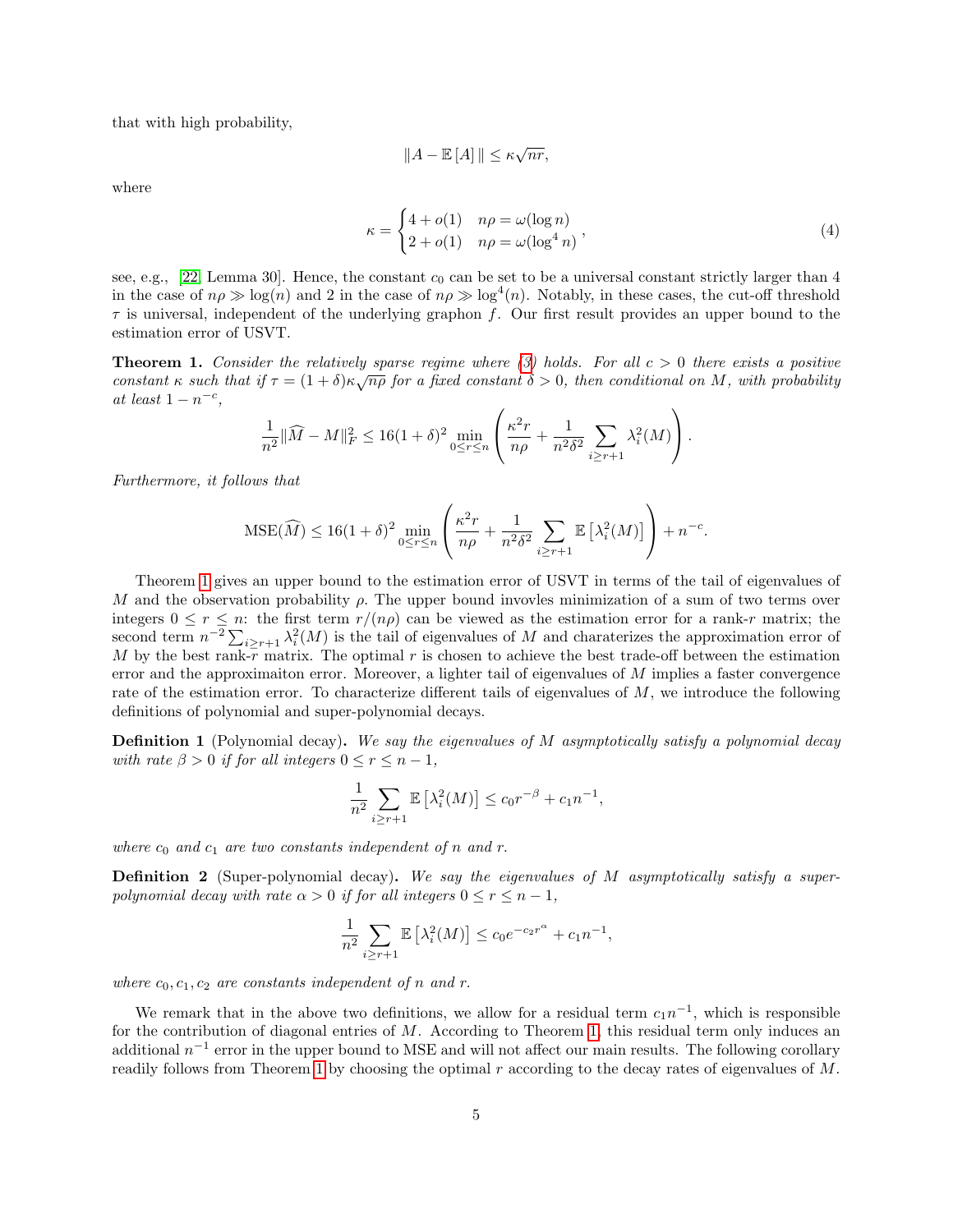<span id="page-5-1"></span>Corollary 1. Consider the relatively sparse regime where [\(3\)](#page-3-1) holds and suppose the eigenvalues of M satisfy **COLOHALY 1.** CONSIDER the relatively sparse regime unere (3) holds and suppose the eigenvalues of M satisfy a polynomial decay with rate  $β > 0$ . Then there exists a positive constant  $κ > 0$  such that if  $τ = (1+δ)κ√nρ$ for a fixed constant  $\delta > 0$ ,

$$
\mathrm{MSE}(\widehat{M}) \le c'(n\rho)^{-\frac{\beta}{\beta+1}}.
$$

If instead the eigenvalues of M satisfy a super-polynomial decay with rates  $\alpha > 0$ , then

$$
\text{MSE}(\widehat{M}) \le c' \frac{(\log(n\rho))^{1/\alpha}}{n\rho},
$$

where  $c'$  is a positive constant independent of n.

*Proof.* The first conclusion follows from Theorem [1](#page-4-0) by choosing  $c = 1$  and  $r = \lfloor (n\rho)^{1/(\beta+1)} \rfloor$  and the second one follows by choosing  $c = 1$  and  $r = \lfloor (\log(n\rho)/c_2)^{1/\alpha} \rfloor$ .  $\Box$ 

Next we specialize our general results in different settings by deriving the decay rates of eigenvalues of M.

#### 2.1 Stochastic block model

We first present results on the rate of convergence in the stochastic block model setting, where  $x_i \in$  $\{1, 2, \ldots, k\}$  indicating which community that vertex i belongs to. In this case,  $M_{ij}$  only depends on the communities of vertex i and vertex j, and M has rank at most  $k$ .

<span id="page-5-0"></span>**Theorem 2.** Assume  $(3)$  holds under the stochastic block model with k blocks, Then there exists a positive constant  $\kappa > 0$  such that if  $\tau = (1 + \delta)\kappa\sqrt{n\rho}$  for some fixed constant  $\delta > 0$ ,

$$
\text{MSE}(\widehat{M}) \le c'' \left[ \frac{k}{n\rho} \wedge 1 \right].
$$

where  $c''$  is a positive constant depending on  $\kappa$  and  $\delta$ .

*Proof.* Under the stochastic block model, M is of rank at most k. Thus  $\lambda_i(M) = 0$  for all  $i \geq k + 1$ . Moreover, since  $M_{ij} \in [0,1]$ , it follows that  $\sum_{i=1}^{k} \lambda_i^2(M) = ||M||_F^2 \leq n^2$ . Applying Theorem [1](#page-4-0) with  $r = 0$ and  $r = k$  yields the desired result.  $\Box$ 

Theorem [2](#page-5-0) shows that the convergence rate of MSE of USVT is at most  $\frac{k}{n\rho} \wedge 1$ , while the previous result in [\[14\]](#page-21-11) establishes that the convergence rate is at most  $\sqrt{k/n}$  for  $\rho = 1$ . During the preparation of this manuscript, we became aware of an earlier arXiv preprint [\[29,](#page-22-7) Proposition 4] which also proves the error rate of  $k/(n\rho)$ .

The minimax optimal rate derived in [\[28,](#page-22-6) [19\]](#page-21-0) is  $\left(\frac{k^2}{n^2\rho} + \frac{\log k}{n\rho}\right) \wedge 1$ . Hence, the error rate of USVT is larger than the minimax optimal rate by at most a multiplicative factor of  $k/\log k$ , which resembles the computational gap observed for community detection [\[5,](#page-20-2) [1\]](#page-20-3) and the related high-dimensional statistical inference problems discussed in [\[4\]](#page-20-4). In particular, it is shown in [\[5,](#page-20-2) [1\]](#page-20-3) that estimation better than randomly guessing is attainable efficiently by spectral methods when above the Kesten-Stigum threshold, while it is information-theoretically possible even strictly below the KS threshold by a multiplicative factor  $k/\log k$ . In between the KS threshold and information-theoretic threshold, non-trivial estimation is informationtheoretically possible but believed to require exponential time. The same conclusion also holds for exact community recovery as shown in [\[15\]](#page-21-15). Due to this coincidence, it is tempting to believe that  $\frac{k}{n\rho} \wedge 1$  might be the optimal estimation rate among all polynomial-time algorithms; however, we do not have a proof.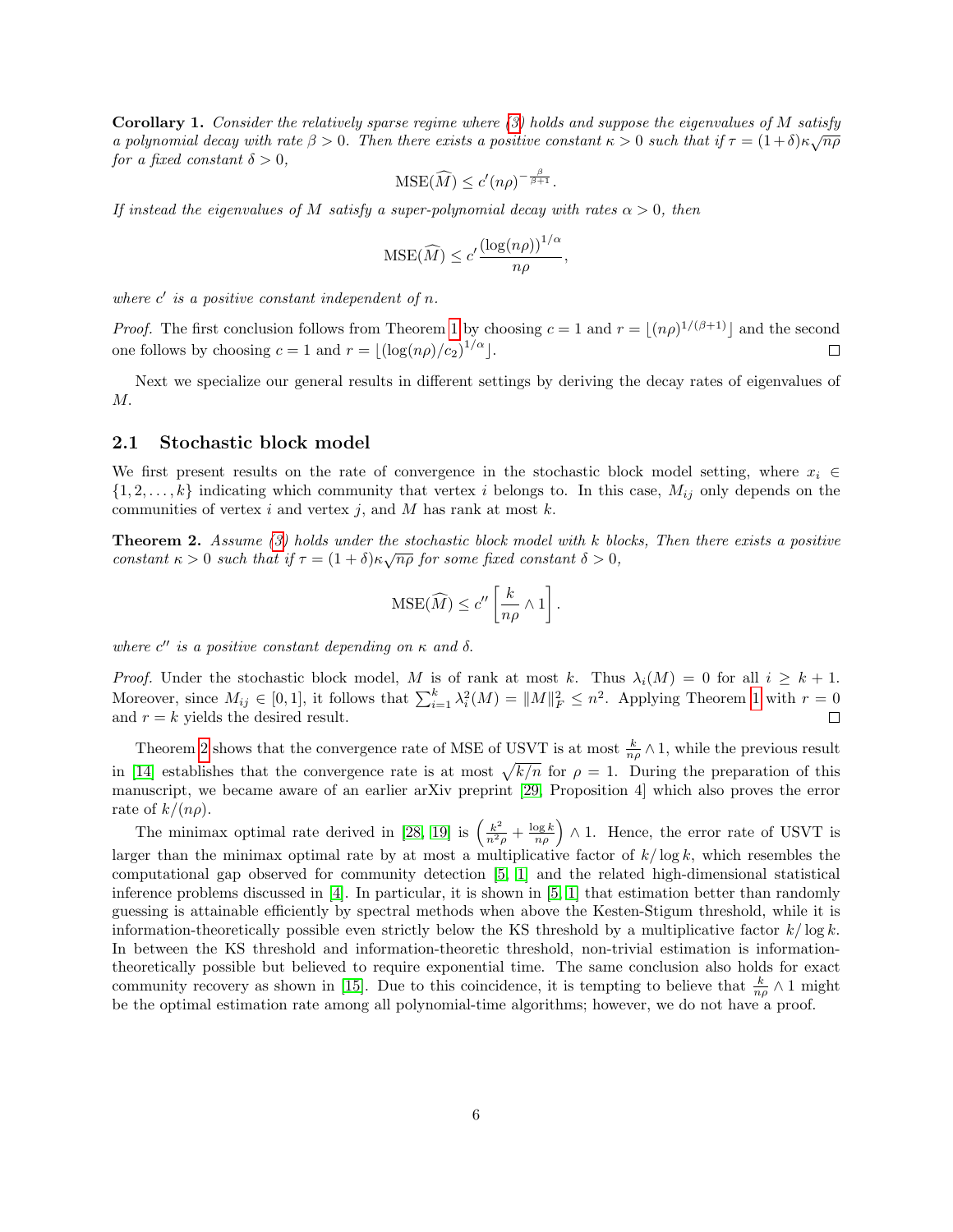#### 2.2 Smooth graphon

Next we proceed to the smooth graphon setting. We assume  $\mathcal{X} = [0,1)^d$  for simplicity<sup>[3](#page-6-0)</sup>. There are various notions to characterize the smoothness of graphon. In this paper, we focus on the following two notions, which are widely adopted in the non-parametric regression literature [\[47\]](#page-22-9).

Given a function  $g: \mathcal{X} \to \mathbb{R}$  and a multi-index  $\kappa$ , let

<span id="page-6-7"></span><span id="page-6-1"></span>
$$
\nabla_{\kappa} g(x) = \frac{\partial^{|\kappa|} g(x)}{(\partial x)^{\kappa}} \tag{5}
$$

denote its partial derivative whenever it exists.

**Definition 3** (Hölder class). Let  $\alpha$  and L be two positive numbers. The Hölder class  $\mathcal{H}(\alpha, L)$  on X is defined as the set of functions  $q: \mathcal{X} \to \mathbb{R}$  whose partial derivatives satisfy

$$
\sum_{\kappa: |\kappa| = \lfloor \alpha \rfloor} \frac{1}{\kappa!} \left| \nabla_{\kappa} g(x) - \nabla_{\kappa} g(x') \right| \le L \|x - x'\|_{\infty}^{\alpha - \lfloor \alpha \rfloor}.
$$
 (6)

Note that if  $\alpha \in (0,1]$ , then [\(6\)](#page-6-1) is equivalent to the Lip- $\alpha$  condition:

<span id="page-6-6"></span>
$$
|g(x) - g(x')| \le L \|x - x'\|_{\infty}^{\alpha}.
$$
 (7)

One can also measure the smoothness with respect to the underlying measure  $\mu$ . This leads to the consideration of Sobolev space. For ease of exposition, we assume  $\mu$  is the Lebesgue measure. The main results can be extended to more general Borel measures.

**Definition 4** (Sobolev space). Let  $\alpha$  and L be two positive numbers. The Sobolev space  $S(\alpha, L)$  on  $(\mathcal{X}, \mu)$ is defined as the set of functions  $g: \mathcal{X} \to \mathbb{R}$  whose partial derivatives<sup>[4](#page-6-2)</sup> satsify

$$
\sum_{\kappa: |\kappa|=\alpha} \int_{\mathcal{X}} \|\nabla_{\kappa} g(x)\|_2^2 dx \le L^2, \quad \text{for integral } \alpha,
$$

and

$$
\sum_{\kappa: |\kappa| = \lfloor \alpha \rfloor} \int_{\mathcal{X} \times \mathcal{X}} \frac{\|\nabla_{\kappa} g(x) - \nabla_{\kappa} g(y)\|_2^2}{\|x - y\|_2^{2(\alpha - \lfloor \alpha \rfloor) + d}} \, \mathrm{d}x \mathrm{d}y \le L^2, \quad \text{for non-integral } \alpha.
$$

Note that the graphon  $f(x, y)$  is a bi-variate function. We treat it as a function of x for every fixed y, and introduce the following two conditions on f.

<span id="page-6-3"></span>**Condition 1** (Hölder condition on f). There exist two positive numbers  $\alpha$  and L such that  $f(\cdot, y) \in \mathcal{H}(\alpha, L)$ for every  $y \in \mathcal{X}$ .

<span id="page-6-4"></span>**Condition 2** (Sobolev condition on f). There exist two positive numbers  $\alpha$  and L such that  $f(\cdot, y) \in$  $\mathcal{S}(\alpha, L(y))$  for every y, where  $L(y) : \mathcal{X} \to \mathbb{R}$  satisfies that  $\int_{\mathcal{X}} L^2(y) dy \leq L^2$ .

The following key result shows that the eigenvalues of  $M$  drop off to zero in a polynomial rate depending on the smoothness index  $\alpha$  of f.

<span id="page-6-5"></span>Proposition 1. Suppose that f satisfies either Condition [1](#page-6-3) or Condition [2.](#page-6-4) Then there exists a constant  $C = C(\alpha, L, d)$  only depending on  $\alpha$ , L, and d such that for all integers  $0 \le r \le n - 1$ ,

$$
\frac{1}{n^2} \sum_{i \ge r+1} \mathbb{E} \left[ \lambda_i^2(M) \right] \le C(\alpha, L, d) \left( n^{-1} + r^{-2\alpha/d} \right).
$$

<span id="page-6-0"></span><sup>&</sup>lt;sup>3</sup>If X is a compact set in  $\mathbb{R}^d$ , then there exists a positive constant a such that  $\mathcal{X} \subset [-a, a)^d$ . Hence, the general compact set case can be reduced to  $\mathcal{X} = [0, 1]^d$  by a proper scaling.

<span id="page-6-2"></span><sup>&</sup>lt;sup>4</sup>More generally, the Sobolev space is defined when only weak derivatives exist [\[37\]](#page-22-12).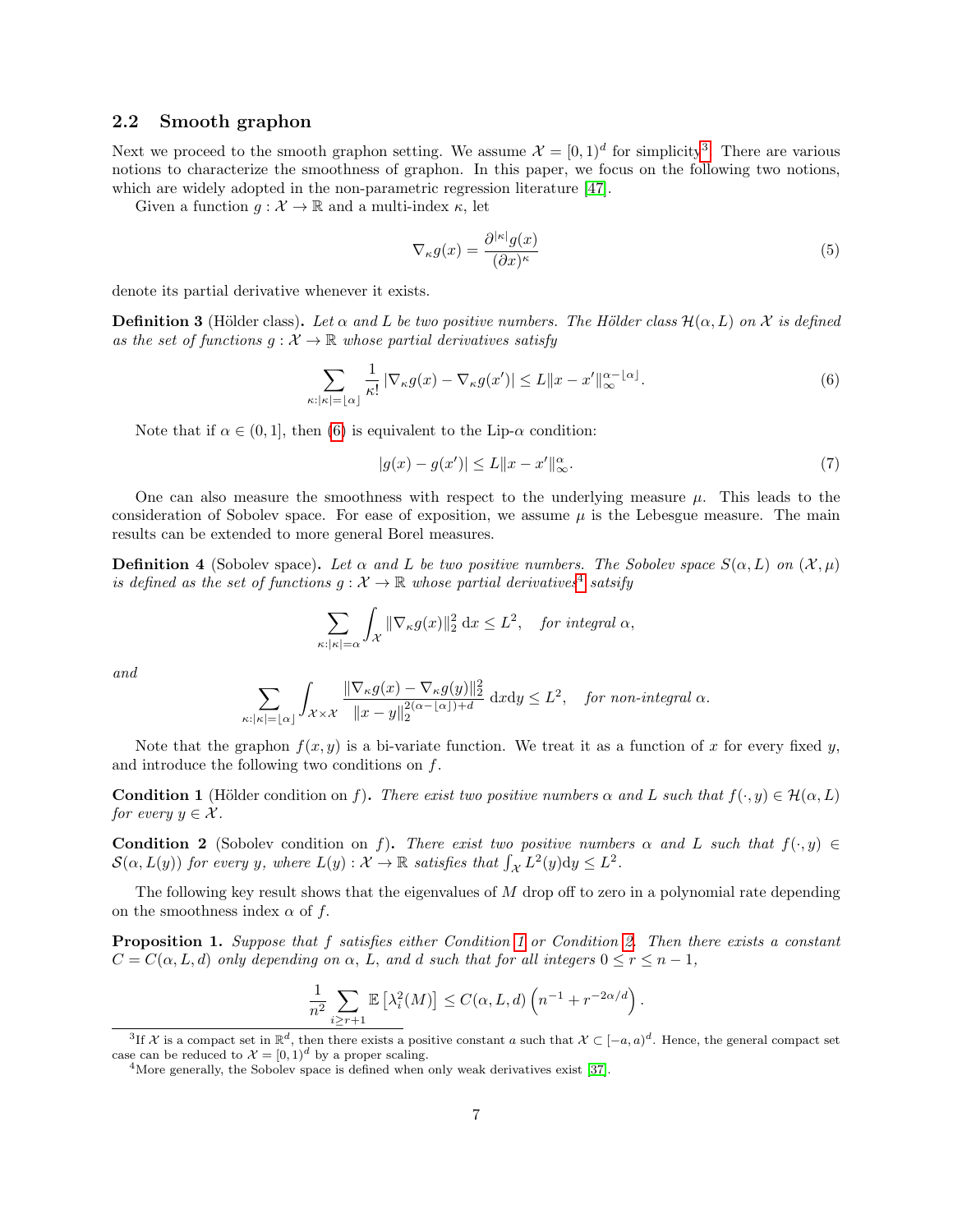**Remark [1](#page-6-5).** In the special case where f is Hölder smooth with  $\alpha = 1$ . Proposition 1 has been proved in  $\lfloor 14 \rfloor$ . In particular, it is shown in  $\lfloor 14 \rfloor$  that f can be well-approximated by a piecewise constant function. As a consequence, M can be approximated by a rank-r block matrix with  $r^2$  blocks, and the entry-wise approximation error in the squared Frobenius norm is shown to be approximately  $r^{-2\alpha/d}$ . The same idea can be readily extended to the case  $\alpha \in [0,1]$ . However, piecewise constant approximations of f no longer suffice for  $\alpha > 1$ , because Hölder smoothness condition [\(6\)](#page-6-1) no longer implies Lip- $\alpha$  condition [\(7\)](#page-6-6). In fact (7) with  $\alpha > 1$  will imply that  $f \equiv C$  for some constant C. Instead, we show that f can be well approximated by piecewise polynomials of degree  $|\alpha|$ .

By combining Proposition [1](#page-6-5) with Corollary [1,](#page-5-1) we immediately get the following result on the convergence rate of the estimation error of USVT.

<span id="page-7-1"></span>Theorem 3. Under the graphon estimation model, assume [\(3\)](#page-3-1) holds, and f satisfies either Condition [1](#page-6-3) or **Theorem 3.** Onder the graphon estimation model, assume (3) holds, and J satisfies either Condition 1 or<br>Condition [2.](#page-6-4) There exists a positive constant  $\kappa$  such that if  $\tau = (1 + \delta)\kappa\sqrt{n\rho}$  for some fixed constant  $\delta > 0$ then

$$
\mathrm{MSE}(\widehat{M}) \le c''(n\rho)^{-\frac{2\alpha}{2\alpha+d}},
$$

where  $c''$  is a positive constant independent of n.

Theorem [3](#page-7-1) implies that if f is infinitely many times differentiable, then the MSE of USVT converges to zero faster than  $(n\rho)^{-1+\epsilon}$  for an arbitrarily small constant  $\epsilon > 0$ . In fact, we can prove a sharper result when f is analytic, i.e.,  $f$  is infinitely differentiable and its Taylor series expansion around any point in its domain converges to the function in some neighborhood of the point.

<span id="page-7-4"></span>**Theorem 4.** Under the graphon estimation model, suppose there there exists positive constants a and b such that for all multi-indices  $\kappa$  and all  $y \in \mathcal{X}$ 

<span id="page-7-2"></span>
$$
\sup_{x \in \mathcal{X}} \frac{\partial^{|\kappa|} f(x, y)}{(\partial x)^{\kappa}} \le b a^{|\kappa|} \kappa!.
$$
\n(8)

There exists positive constants  $c_0$  and  $c_1$  only depending on a, b, d such that for all integers  $0 \le r \le n-1$ ,

$$
\frac{1}{n^2} \sum_{i \ge r+1} \lambda_i^2(M) \le c_1 \left( n^{-1} + \exp\left( -c_0 r^{1/d} \right) \right). \tag{9}
$$

Moreover, assume [\(3\)](#page-3-1) holds. Then there exists positive constants c', c'' such that if  $\tau = c''\sqrt{n\rho}$ ,

<span id="page-7-3"></span>
$$
\text{MSE}(\widehat{M}) \le c' \frac{\log^d (n\rho)}{n\rho}.
$$

We remark that for a fixed  $y \in \mathcal{X}$ , [\(8\)](#page-7-2) is a sufficient and necessary condition for  $f(\cdot, y)$  being analytic [\[33\]](#page-22-13). Note that [\(9\)](#page-7-3) implies the eigenvalues of M has a super-polynomial decay with rate  $\alpha = 1/d$ . Its proof is based on approximating  $f(\cdot, y)$  using its Taylor series truncated at degree  $\ell \approx r^{1/d}$ . When  $d = 1$ , the eigenvalues of M decays to zero exponentially fast in r; such an exponentialy decay can be also proved via Chebyshev polynomial approximation of f as shown in [\[38\]](#page-22-14).

#### <span id="page-7-0"></span>2.2.1 Comparison to minimax optimal rates

In this section, we compare the rates of convergence of USVT for estimating Hölder smooth graphons to the minimax optimal rates when the dimension of latent feature space  $d = 1$ . In the dense regimes with  $\rho = 1$ , the minimax rates of estimating Hölder smooth graphons have been derived in  $[20]$ :

$$
\inf_{\widehat{M}} \sup_{f \in \mathcal{H}(\alpha, L)} \sup_{\mu \in \mathcal{P}[0, 1]} \text{MSE}(\widehat{M}) \asymp \begin{cases} n^{-2\alpha/(\alpha+1)}, & 0 < \alpha < 1 \\ \frac{\log n}{n}, & \alpha \ge 1, \end{cases}
$$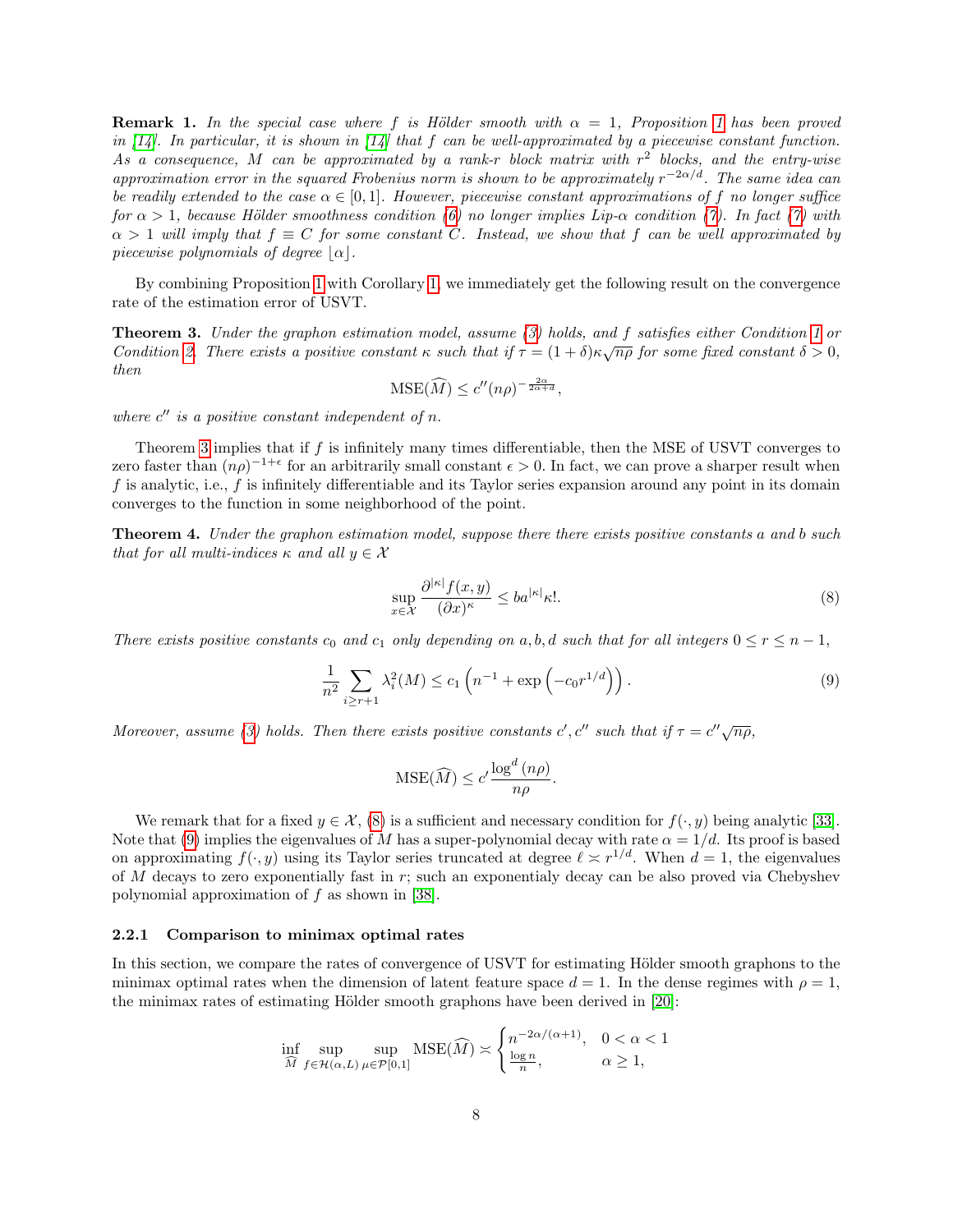where  $\mathcal{P}[0,1]$  denotes all probability distributions supported over [0,1]. The results have been extended by [\[28\]](#page-22-6) to sparse regimes where  $\rho \to 0$  as  $n \to \infty$ . However, the minimax result derived in [28] contains minor errors. In particular, it is claimed that that the minimax rate is always lower bounded by  $\frac{\log n}{n\rho}$ . However, as we shown in Theorem [3,](#page-7-1) when  $d = 1$ , the error rate of USVT for estimating  $\alpha$ -smooth graphon is at most  $(n\rho)^{-2\alpha/(2\alpha+1)}$ , which strictly improves over  $\log n/(n\rho)$  when  $n\rho \ll (\log n)^{2\alpha+1}$ . Tracing the derivations in [\[28\]](#page-22-6), we find that the correct minimax optimal rate is given by

$$
\inf_{\widehat{M}} \sup_{f \in \mathcal{H}(\alpha, L)} \sup_{\mu \in \mathcal{P}[0, 1]} \text{MSE}(\widehat{M}) \asymp \begin{cases} 1, & n\rho = O(1) \\ \frac{\log(n\rho)}{n\rho}, & \omega(1) \le \log(n\rho) \le \alpha \log n + (\alpha + 1) \log \log n \\ (n^2\rho)^{-\alpha/(\alpha + 1)}, & \log(n\rho) \ge \alpha \log n + (\alpha + 1) \log \log n \end{cases} (10)
$$

see [A](#page-23-5)ppendix A for the derivation. Thus, as graphon gets smoother, i.e.,  $\alpha$  increases, the upper bound to the rate of convergence of USVT  $(n\rho)^{-2\alpha/(2\alpha+1)}$  approaches the minimax optimal rate  $\log(n\rho)/(n\rho)$ .

#### 2.3 Connections to spectrum of integral operators

In this section, we state a useful result, connecting the eigenvalues of  $M$  to the spectrum of an integral operator defined in terms of  $f$ . This allows us to translate existing results on the decay rates of eigenvalues of integral operators to those of M.

Define an operator  $\mathcal{T}: L^2(\mathcal{X}, \mu) \to L^2(\mathcal{X}, \mu)$  as

<span id="page-8-4"></span><span id="page-8-3"></span><span id="page-8-2"></span>
$$
(\mathcal{T}g)(x) \triangleq \int_{\mathcal{X}} f(x, y)g(y)\mu(\mathrm{d}y), \quad \forall g \in L^{2}(\mathcal{X}, \mu). \tag{11}
$$

where  $f$  acts as a kernal function. Hence,  $M$  can be also viewed as a kernal matrix. We assume that the graphon f is square-integrable, i.e.,  $\int_{\mathcal{X}\times\mathcal{X}} f^2(x,y)\mu(\mathrm{d}x)\mu(\mathrm{d}y)<\infty$ . In this case, the operator  $\mathcal{T}$  is known as Hilbert-Schmidt integral operator, which is compact. Therefore it admits a discrete spectrum with finite multiplicity of all of its non-zero eigenvalues (see e.g. [\[26,](#page-21-16) [32,](#page-22-15) [48\]](#page-23-6)). Moreover, any of its eigenfunctions is continuous on X. Denote the eigenvalues of operator T sorted in decreasing order by  $|\lambda_1(\mathcal{T})| \geq |\lambda_2(\mathcal{T})| \geq \cdots$ and its corresponding eigenfunctions with unit  $L^2(\mathcal{X}, \mu)$  norm by  $\phi_1, \phi_2, \cdots$ . By the definition of  $\lambda_k$  and  $\phi_k$ , we have

<span id="page-8-0"></span>
$$
\lim_{m \to \infty} \int_{\mathcal{X} \times \mathcal{X}} \left( f(x, y) - \sum_{k=1}^{m} \lambda_k(\mathcal{T}) \phi_k(x) \phi_k(y) \right)^2 \mu(\mathrm{d}x) \mu(\mathrm{d}y) = 0, \tag{12}
$$

see, e.g., [\[26,](#page-21-16) Chapter Five, Section 2.4].

The following theorem upper bounds the tail of eigenvalues of  $M$  in expectation using the tail of eigenvalues of  $\mathcal T$ . Previous results in [\[30\]](#page-22-16) provide similar upper bounds to the  $\ell_2$  distance between the ordered eigenvalues of M and those of  $\mathcal T$ .

<span id="page-8-1"></span>**Theorem 5.** For any integer  $r \geq 0$ ,

$$
\frac{1}{n^2} \sum_{k \ge r+1} \mathbb{E} \left[ \lambda_k^2(M) \right] \le \sum_{k=r+1}^{\infty} \lambda_k^2(\mathcal{T}) + \frac{1}{n} \sum_{k=1}^r \sum_{\ell=1}^r \lambda_k(\mathcal{T}) \lambda_\ell(\mathcal{T}) \mathbb{E} \left[ \phi_k^2(x_1) \phi_\ell^2(x_1) \right]. \tag{13}
$$

The second term on the right hand side of [\(13\)](#page-8-0) is responsible for the contribution of the diagonal entries of M. When  $\mathbb{E} \left[ \phi_k^2(x_1) \phi_\ell^2(x_1) \right]$  is bounded and  $\sum_{k=1}^{\infty} \lambda_k(\mathcal{T}) < \infty$ , this second term is on the order of  $n^{-1}$ .

It is well known that if the kernel function f is smoother, the eigenvalues of  $\mathcal T$  drops to zero faster. There is vast literature on estimating the decay rates of the eigenvalues of  $\mathcal T$  in terms of the smoothness conditions of f, see, e.g., [\[35,](#page-22-17) [8,](#page-20-6) [34,](#page-22-18) [16\]](#page-21-17). Theorem [5](#page-8-1) allows us to translate those existing results on the decay rates of eigenvalues of  $\mathcal T$  to those of M, as illustrated by examples in Section [4.](#page-16-0)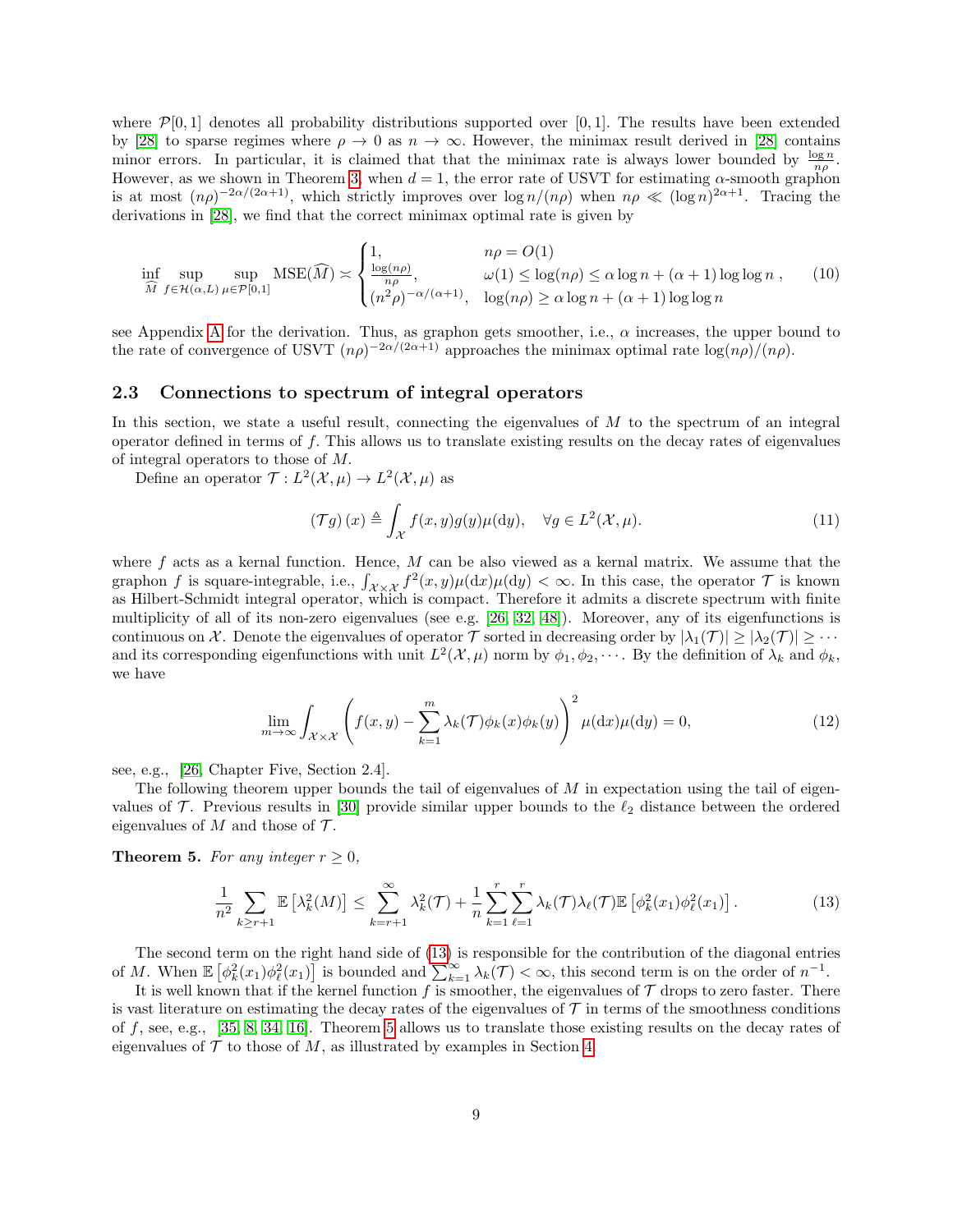### 3 Proofs

### 3.1 Proof of Theorem [1](#page-4-0)

We need two key auxiliary lemmas. The first one gives a deterministic upper bound to the estimation error  $\|\hat{A} - \mathbb{E}[A] \|_F$  in terms of the spectral norm  $\|A - \mathbb{E}[A] \|$  and the eigenvalues of M. The second one is probabilistic, providing a high-probability upper bound to the spectral norm  $||A - \mathbb{E}[A]||$ .

<span id="page-9-0"></span>**Lemma 1.** Given two  $n \times m$  real matrices A and B, suppose  $\tau \geq (1+\delta) \|A-B\|$  for some fixed constant  $\delta > 0$  and let  $A = \sum_{i=1}^n s_i(A) u_i v_i^{\top}$  denote its singular value decomposition. For both

$$
\widehat{A} = \sum_{i:s_i(A)>\tau} s_i(A) u_i v_i^{\top} \quad and \quad \widehat{A} = \sum_{i:s_i(A)>\tau} (s_i(A) - \tau) u_i v_i^{\top},
$$

we have that

$$
\|\widehat{A} - B\|_F^2 \le 16 \min_{0 \le r \le n} \left( \tau^2 r + \left(\frac{1+\delta}{\delta}\right)^2 \sum_{i \ge r+1}^n s_i^2(B) \right),
$$

where  $s_1(B) \geq s_2(B) \geq \cdots \geq s_n(B)$  are the singular values of B.

Lemma [1](#page-9-0) without explicit constants is proved in [\[45,](#page-22-8) Lemma 3], which improves on the previous result in [\[14,](#page-21-11) Lemma 3.5]. Lemma [1](#page-9-0) with slightly different constants is proved in [\[31,](#page-22-11) Theorem 1] for soft singular value thresholding and in [\[27,](#page-21-18) Theorem 2] for hard singular value thresholding. Here we provide a short proof for completeness.

*Proof.* Define an integer  $\ell$  as

$$
\ell = \sup \left\{ 1 \le i \le n : s_i(B) \ge \frac{\delta}{1 + \delta} \tau \right\}
$$

and set  $\ell = 0$  by default if the above supreme is taken over the empty set. We claim that  $\hat{A}$  is of rank at most  $\ell$ . Indeed, if  $\ell = n$ , the claim holds trivially. Otherwise,  $s_{\ell+1}(B) < \delta\tau/(1+\delta)$ . By Weyl's perturbation theorem and the assumption that  $\tau \geq (1+\delta) ||A-B||$ ,

$$
s_{\ell+1}(A) \le s_{\ell+1}(B) + ||A - B|| < \frac{\delta}{1+\delta}\tau + \frac{1}{1+\delta}\tau = \tau,
$$

and hence  $\widehat{A}$  is of rank at most  $\ell$  by the definition of  $\widehat{A}$ . Let  $B_{\ell}$  denote the best rank- $\ell$  approximation of B. Then by triangle's inequality

$$
\|\widehat{A} - B\|_F \le \|\widehat{A} - B_{\ell}\|_F + \|B - B_{\ell}\|_F
$$

and thus

$$
\|\widehat{A} - B\|_F^2 \le 2\|\widehat{A} - B_{\ell}\|_F^2 + 2\|B - B_{\ell}\|_F^2
$$
  

$$
\le 4\ell \|\widehat{A} - B_{\ell}\|^2 + 2\sum_{i \ge \ell+1} s_i^2(B),
$$

where the last inequality holds because  $\hat{A} - B_{\ell}$  is of rank at most 2 $\ell$ . By triangle's inequality again and the fact that  $\|\widehat{A} - A\| \leq \tau$ , we have that

$$
\|\widehat{A} - B_{\ell}\| \le \|\widehat{A} - A\| + \|A - B\| + \|B - B_{\ell}\| \le \tau + \frac{1}{1 + \delta}\tau + \frac{\delta}{1 + \delta}\tau = 2\tau.
$$

Combining the last two displayed equaitons yields that

$$
\|\widehat{A} - B\|_{F}^{2} \le 16\ell\tau^{2} + 2\sum_{i \ge \ell+1} s_{i}^{2}(B) \le 16\left(\ell\tau^{2} + \left(\frac{1+\delta}{\delta}\right)^{2}\sum_{i \ge \ell+1} s_{i}^{2}(B)\right).
$$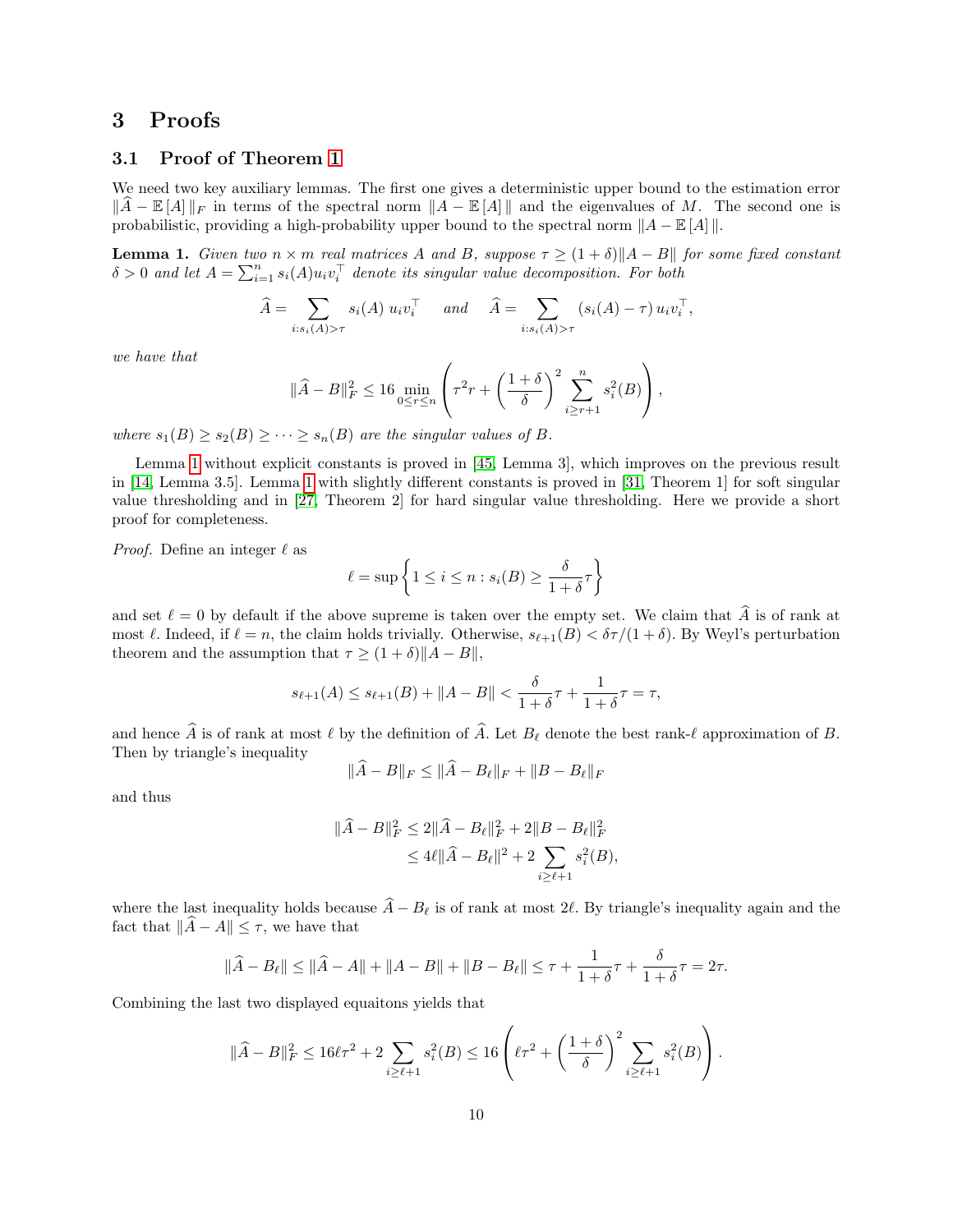Finally, to complete the proof, note that by the definition of  $\ell$ , for all  $0 \le r \le n$ ,

$$
\ell \tau^2 + \left(\frac{1+\delta}{\delta}\right)^2 \sum_{i \ge \ell+1} s_i^2(B) \le \tau^2 r + \left(\frac{1+\delta}{\delta}\right)^2 \sum_{i \ge r+1}^n s_i^2(B).
$$

Lemma [2](#page-10-0) initially developed by [\[18\]](#page-21-12) and extended by [\[41,](#page-22-19) [14,](#page-21-11) [21,](#page-21-13) [3\]](#page-20-7), gives upper bounds to the spectral norm of random symmetric matrices with bounded entries.

<span id="page-10-0"></span>**Lemma 2.** Let A denote a symmetric and zero-diagonal random matrix, where the entries  $\{A_{ij} : i < j\}$  are independent and [0,1]-valued.. Assume that  $\mathbb{E}[A_{ij}] \leq \rho$  for some  $\rho > 0$ . If [\(3\)](#page-3-1) holds, i.e.,  $n\rho \geq C \log n$  for a constant C, then for all  $c > 0$  there exists a constant  $\kappa > 0$  such that with probability at least  $1 - n^{-c}$ ,

$$
||A - \mathbb{E}[A]|| \le \kappa \sqrt{n\rho}.
$$
\n(14)

 $\Box$ 

Theorem [1](#page-4-0) readily follows by combining the above two lemmas.

*Proof of Theorem [1](#page-4-0)*. Let us first condition on M. For any given  $c > 0$ , by Lemma [2,](#page-10-0) there exists a constant  $\kappa > 0$  such that  $\mathbb{P}\{\mathcal{E}\} \geq 1 - n^{-c}$ , where

$$
\mathcal{E} \triangleq \{ ||A - \mathbb{E}[A]|| \leq \kappa \sqrt{n\rho} \}.
$$

Since in the theorem assumption  $\tau = (1+\delta)\kappa\sqrt{n\rho}$  for a fixed constant  $\delta > 0$ , it follows from Lemma [1](#page-9-0) that on event  $\mathcal{E},$ 

$$
\|\widehat{A} - \mathbb{E}[A]\|_F^2 \le 16(1+\delta)^2 \min_{0 \le r \le n} \left( \kappa^2 n \rho r + \frac{1}{\delta^2} \sum_{i \ge r+1}^n \lambda_i^2 \left( \mathbb{E}[A] \right) \right),
$$

Recall that  $\widehat{A} = \rho \widetilde{M}$  and  $\mathbb{E}[A] = \rho M$ . Hence, on event  $\mathcal{E}$ ,

$$
\frac{1}{n^2} \|\widetilde{M} - M\|_F^2 \le 16(1+\delta)^2 \min_{0 \le r \le n} \left( \frac{\kappa^2 r}{n\rho} + \frac{1}{n^2 \delta^2} \sum_{i \ge r+1}^n \lambda_i^2(M) \right).
$$

By the definition of  $\widehat{M}$  and the fact that  $M_{ii} = 0$  and  $M_{ij} \in [0,1]$ , it follows that  $\|\widehat{M} - M\|_F^2 \le \|\widehat{M} - M\|_F^2$ and thus the first conclusion follows.

For the second conclusion on  $MSE(\widehat{M})$ , note that  $|\widehat{M}_{ij} - M_{ij}| \in [0,1]$ . Hence, conditioning on M,

$$
\frac{1}{n^2} \mathbb{E} \left[ \|\widehat{M} - M\|_F^2 \right] = \frac{1}{n^2} \mathbb{E} \left[ \|\widehat{M} - M\|_F^2 \mathbf{1}_{\{\mathcal{E}\}} \right] + \frac{1}{n^2} \mathbb{E} \left[ \|\widehat{M} - M\|_F^2 \mathbf{1}_{\{\mathcal{E}^c\}} \right]
$$
  
\n
$$
\leq 16(1+\delta)^2 \min_{0 \leq r \leq n} \left( \frac{\kappa^2 r}{n \rho} + \frac{1}{n^2 \delta^2} \sum_{i \geq r+1}^n \lambda_i^2(M) \right) \times \mathbb{P} \{\mathcal{E}\} + \mathbb{P} \{\mathcal{E}^c\}
$$
  
\n
$$
\leq 16(1+\delta)^2 \min_{0 \leq r \leq n} \left( \frac{\kappa^2 r}{n \rho} + \frac{1}{n^2 \delta^2} \sum_{i \geq r+1}^n \lambda_i^2(M) \right) + n^{-c}.
$$

Finally, taking the expectation of M over both hand sides of the last displayed equation, we get that

$$
\begin{split} \text{MSE}(\widehat{M}) &\le 16(1+\delta)^2 \mathbb{E} \left[ \min_{0 \le r \le n} \left( \frac{\kappa^2 r}{n \rho} + \frac{1}{n^2 \delta^2} \sum_{i \ge r+1}^n \lambda_i^2(M) \right) \right] + n^{-c} \\ &\le 16(1+\delta)^2 \min_{0 \le r \le n} \left( \frac{\kappa^2 r}{n \rho} + \frac{1}{n^2 \delta^2} \sum_{i \ge r+1}^n \mathbb{E} \left[ \lambda_i^2(M) \right] \right) + n^{-c}, \end{split}
$$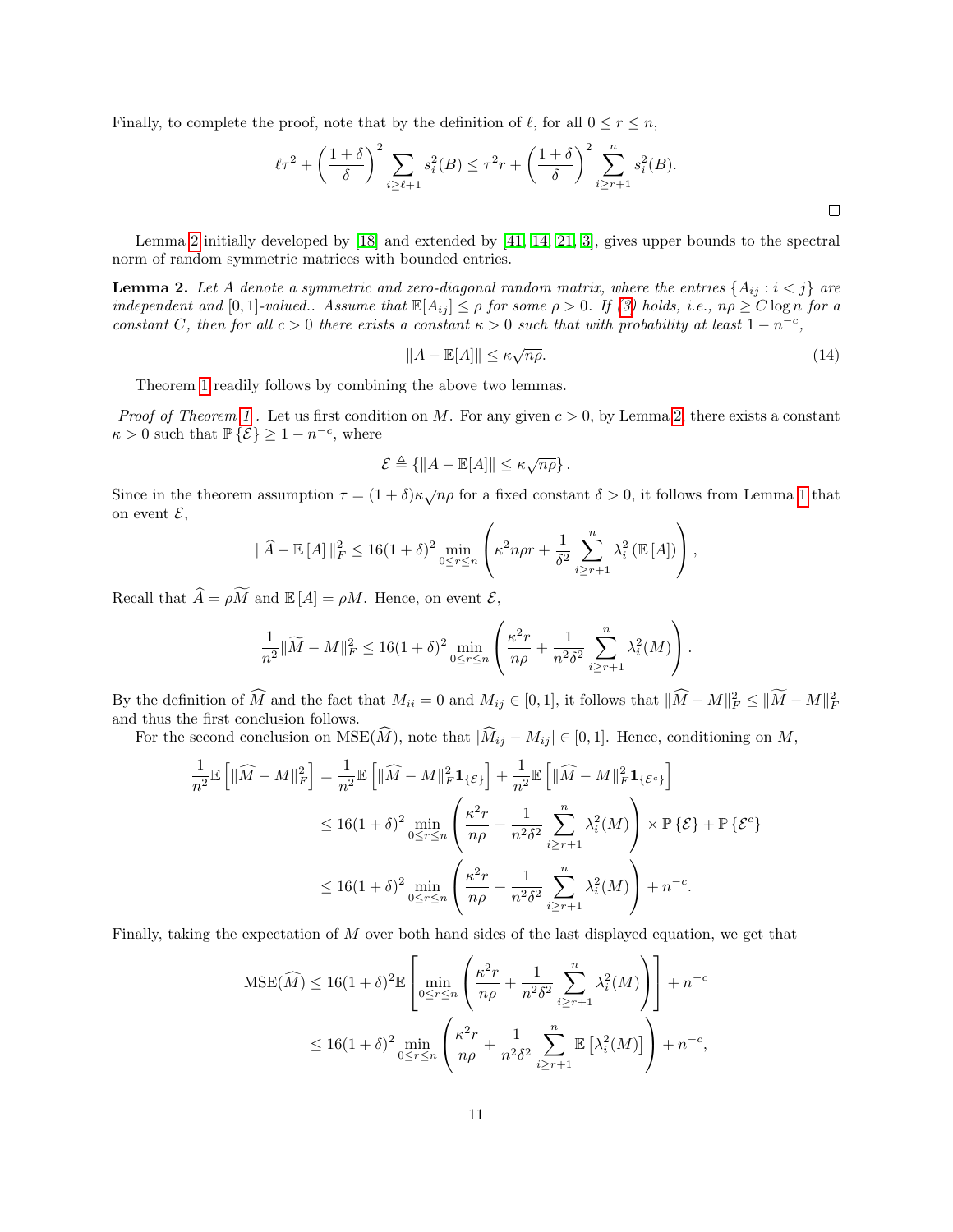where the last inequality holds by Jensen's inequality because  $\min_{0 \le r \le n} \left( \frac{\kappa^2 r}{n \rho} + \frac{1}{n^2 \delta^2} \sum_{i \ge r+1}^n \lambda_i^2(M) \right)$  is concave in  $\lambda_i^2(M)$ .  $\Box$ 

### 3.2 Proof of Proposition [1](#page-6-5)

In this section, we prove the decay rates of eigenvalues of  $M$  when  $f$  is a smooth graphon. The key idea of our proof is to approximate  $f(\cdot, y)$  by a piecewise polynomial for every y. We first introduce a rigorous definition of piecewise polynomials.

**Definition 5** (Piecewise Polynomial). Let  $\mathcal E$  denote a partition of the cube  $[0,1]^d$  into a finite number (denoted by  $|\mathcal{E}|$ ) of cubes  $\Delta$ . Let  $\ell$  denote a natural number. We say  $P_{\mathcal{E},\ell} : [0,1]^d \to \mathbb{R}$  is a piecewise polynomial of degree  $\ell$  if

<span id="page-11-0"></span>
$$
P_{\mathcal{E},\ell}(x) = \sum_{\Delta \in \mathcal{E}} P_{\Delta,\ell}(x) \mathbf{1}_{\{x \in \Delta\}},\tag{15}
$$

where  $P_{\Delta,\ell}(x) : [0, 1]^d \to \mathbb{R}$  denotes a polynomial of degree at most  $\ell$ .

For our proof, it suffices to consider an equal-partition of  $[0,1)^d$ . More precisely, for every naturual k, [0, 1) is partitioned into k half-open intervals of lengths  $1/k$ , i.e.,  $[0,1) = \bigcup_{i=1}^{k} [(i-1)/k, i/k]$ . It follows that  $[0,1)^d$  can be partitioned into  $k^d$  cubes of forms  $\otimes_{j=1}^d [(i_j-1)/k, i_j/k)$  with  $i_j \in [k]$ . Let  $\mathcal{E}_k$  be such a partition with  $I_1, I_2, \ldots, I_{k^d}$  denoting all such cubes and  $z_1, z_2, \ldots, z_{k^d} \in \mathbb{R}^d$  denoting the centers of those cubes.

The following lemma shows that any Hölder function  $g \in \mathcal{H}(\alpha, L)$  can be approximated by a piecewise polynomial  $P_{\mathcal{E}_k,|\alpha|}$  of degree  $[\alpha]$ . The construction of  $P_{\mathcal{E}_k,|\alpha|}$  is based on Taylor expansions at points  $z_1, \ldots, z_{k^d}.$ 

<span id="page-11-1"></span>**Lemma 3.** Suppose  $g \in \mathcal{H}(\alpha, L)$  and let  $\ell = |\alpha|$ . For every natural k, there is a piecewise polynomial  $P_{\mathcal{E}_k,\ell}(x)$  satisfying

$$
\sup_{x \in \mathcal{X}} |g(x) - P_{\mathcal{E}_k, \ell}(x)| \leq L k^{-\alpha}.
$$

*Proof.* For every  $I_i$  with  $1 \leq i \leq k^d$ , define  $P_{I_i,\ell}(x)$  as the degree- $\ell$  Taylor's series expansion of  $g(x)$  at point  $z_i$ :

$$
P_{I_i,\ell}(x) = \sum_{\kappa: |\kappa| \le \ell} \frac{1}{\kappa!} (x - z_i)^{\kappa} \nabla_{\kappa} g(z_i), \tag{16}
$$

where  $\kappa = (\kappa_1, \ldots, \kappa_d)$  is a multi-index with  $\kappa! = \prod_{i=1}^d \kappa_i!$ , and  $\nabla_k g(z_i)$  is the partial derivative defined in [\(5\)](#page-6-7). Define a degree- $\ell$  piecewise polynomial as in [\(15\)](#page-11-0), i.e.,

$$
P_{\mathcal{E}_k,\ell}(x) = \sum_{i=1}^{k^d} P_{I_i,\ell}(x) \mathbf{1}_{\{x \in I_i\}}.
$$
\n(17)

Since  $f \in \mathcal{H}(\alpha, L)$ , it follows from Taylor's theorem that

$$
\sup_{x \in \mathcal{X}} |g(x) - P_{\mathcal{E}_k, \ell}(x)| = \sup_{1 \le i \le k^d} \sup_{x \in I_i} |g(x) - P_{I_i, \ell}(x)|
$$
  
\n
$$
\le \sup_{1 \le i \le k^d} \sup_{x \in I_i} ||x - z_i||_{\infty}^{\ell} \sup_{x \in I_i} \sum_{\kappa: |\kappa| = \ell} \frac{1}{\kappa!} |\nabla_{\kappa} g(x) - \nabla_{\kappa} g(z_i)|
$$
  
\n
$$
\le L \sup_{1 \le i \le k^d} \sup_{x \in I_i} ||x - z_i||_{\infty}^{\alpha} = Lk^{-\alpha}.
$$

<span id="page-11-3"></span><span id="page-11-2"></span> $\Box$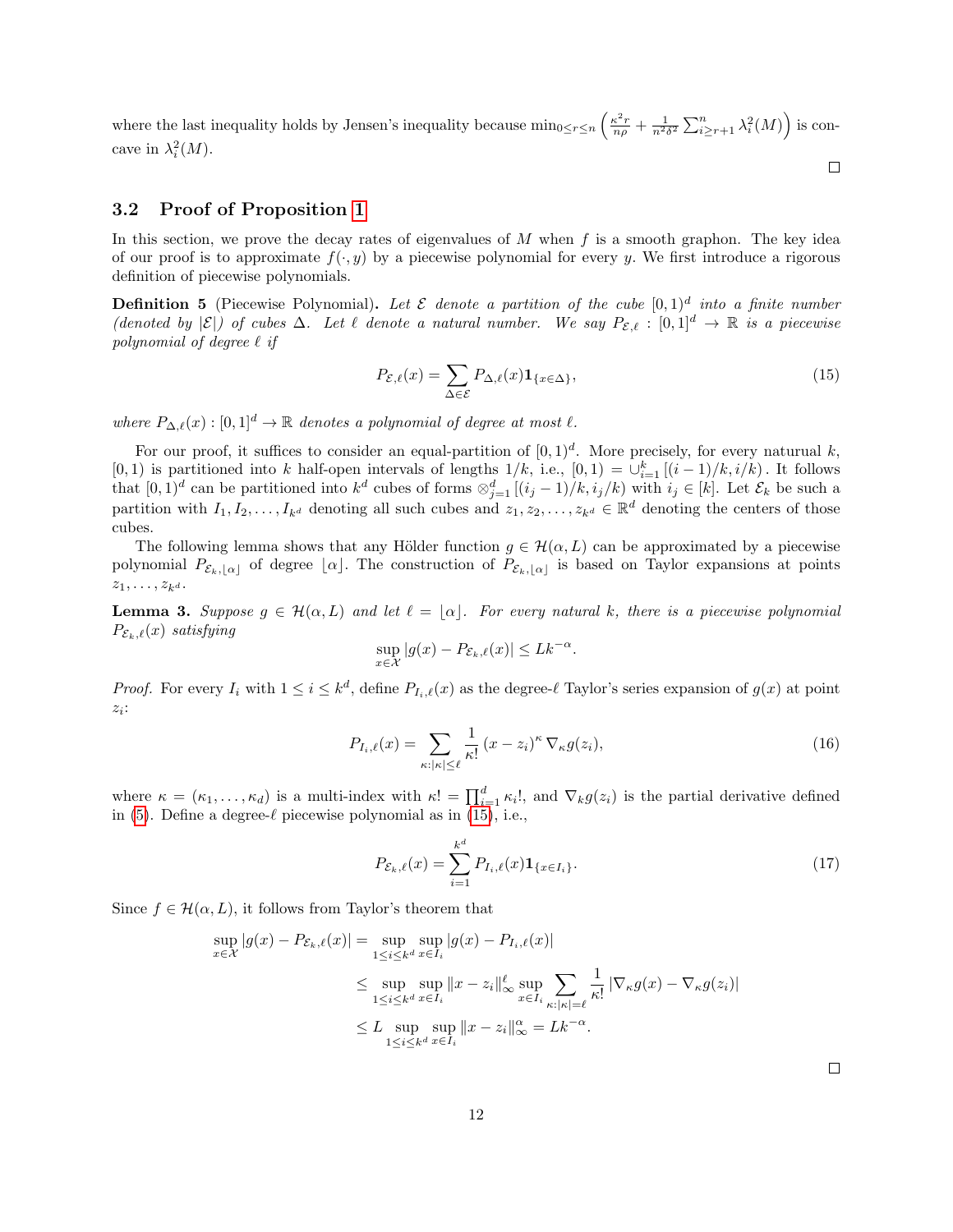Next we proceed to the case where g belongs to Sobolev space  $\mathcal{S}(\alpha, L)$ . Let  $\Delta$  be a cube in  $\mathbb{R}^d$ . We define a polynomial p of degree  $\ell$  satisfying the conditions: for all multi-index  $\kappa$  such that  $|\kappa| \leq \ell$ ,

$$
\int_{\Delta} x^{\kappa} p(x) \mathrm{d} x = \int_{\Delta} x^{\kappa} g(x) \mathrm{d} x.
$$

It is clear that p is uniquely defined. We let  $(\mathcal{P}_{\Delta,\ell}) g \triangleq p$  and hence  $\mathcal{P}_{\Delta,\ell}$  is a linear projection operator mapping the space  $\mathcal{S}(\alpha, L)$  onto the finite-dimensional space of polynomials of degree  $\ell$ . We define

$$
(\mathcal{P}_{\mathcal{E}_k,\ell}) g(x) = \sum_{i=1}^{k^d} (\mathcal{P}_{I_i,\ell}) g(x) \mathbf{1}_{\{x \in I_i\}}.
$$

In other words,  $(\mathcal{P}_{\mathcal{E}_k,\ell}) g$  is the piecewise polynomial coinciding with  $(\mathcal{P}_{I_i,\ell}) g$  on each cube  $I_i$  for  $1 \leq i \leq k^d$ . The following lemma proved in [\[7,](#page-20-5) Theorem 3.3, 3.4] upper bounds the approximation error of g by  $(\mathcal{P}_{\mathcal{E}_k,\ell}) g$ in  $L^2(\mathcal{X}, \mu)$  norm.

<span id="page-12-0"></span>**Lemma 4.** There exists a constant  $C(\alpha, d)$  only depending on  $\alpha$  and d such that for every  $q \in S(\alpha, L)$  and every natural k,

$$
\int_{\mathcal{X}} |g(x) - (\mathcal{P}_{\mathcal{E}_k, \lfloor \alpha \rfloor}) g(x)|^2 \, \mu(\mathrm{d}x) \le C(\alpha, d) L^2 k^{-2\alpha}.
$$

With Lemma [3](#page-11-1) and Lemma [4,](#page-12-0) we are ready to prove Proposition [1,](#page-6-5) which provides upper bounds to the decay rates of eigenvalues of M.

Proof of Proposition [1.](#page-6-5) Let  $C_0(\alpha, d) \triangleq \sum_{i=0}^{\lfloor \alpha \rfloor} {i+d-1 \choose d-1}$ . Fix any natural  $0 \le r \le n-1$ . If  $r \le 2^d C_0$ , then by choosing  $C(\alpha, L, d) \geq (2^d C_0)^{2\alpha/d}$ , we have that

$$
\frac{1}{n^2} \sum_{i \ge r+1} \lambda_i^2(M) \le \frac{1}{n^2} ||M||_F^2 \le 1 \le C(\alpha, L, d)r^{-2\alpha/d}, \quad \forall 0 \le r \le 2^d C_0.
$$

Thus, it suffices to prove the conclusion for  $r \geq 2^d C_0$ . In this case, there exists a  $k \geq 2$  such that  $k^d C_0 \leq$  $r \leq (k+1)^d C_0.$ 

We first focus on the case where  $f(\cdot, y) \in \mathcal{H}(\alpha, L)$  for every  $y \in \mathcal{X}$ . In view of Lemma [3,](#page-11-1) for every  $y \in \mathcal{X}$ , there is a piecewise polynomial  $P_{\mathcal{E}_k,|\alpha|}(x; y)$  of degree  $\lfloor \alpha \rfloor$  satisfying

$$
\sup_{x \in \mathcal{X}} |f(x, y) - P_{\mathcal{E}_k, \lfloor \alpha \rfloor}(x, y)| \leq L k^{-\alpha}.
$$

Define an  $n \times n$  matrix N such that

$$
N_{ij} = P_{\mathcal{E}_k, \lfloor \alpha \rfloor}(x_i; x_j).
$$

It follows that for all  $1 \leq i \neq j \leq n$ ,

$$
|M_{ij} - N_{ij}| = |f(x_i, x_j) - P_{\mathcal{E}_k, \lfloor \alpha \rfloor}(x_i; x_j)| \leq Lk^{-\alpha}.
$$

Moreover, for all  $1 \leq i \leq n$ , since  $M_{ii} = 0$  by definition, we get that

$$
|M_{ii} - N_{ii}| = |N_{ii}| = |P_{\mathcal{E}_k, \alpha}|(x_i; x_i)| \le |f(x_i, x_i)| + Lk^{-\alpha} \le 1 + Lk^{-\alpha}.
$$

By construction,  $P_{\mathcal{E}_k,\lfloor \alpha\rfloor}(x; y)$  is a piecewise polynomial of degree  $\lfloor \alpha\rfloor$  and hence it admits the decomposition:

$$
P_{\mathcal{E}_k, \lfloor \alpha \rfloor}(x; y) = \sum_{\Delta \in \mathcal{E}_k} \langle \Phi(x), \beta_{\Delta, y} \rangle \mathbf{1}_{\{x \in \Delta\}},
$$

where

$$
\Phi(x) = \left(1, x_1, \dots, x_d, \dots, x_1^{\lfloor \alpha \rfloor}, \dots, x_d^{\lfloor \alpha \rfloor}\right)^\top
$$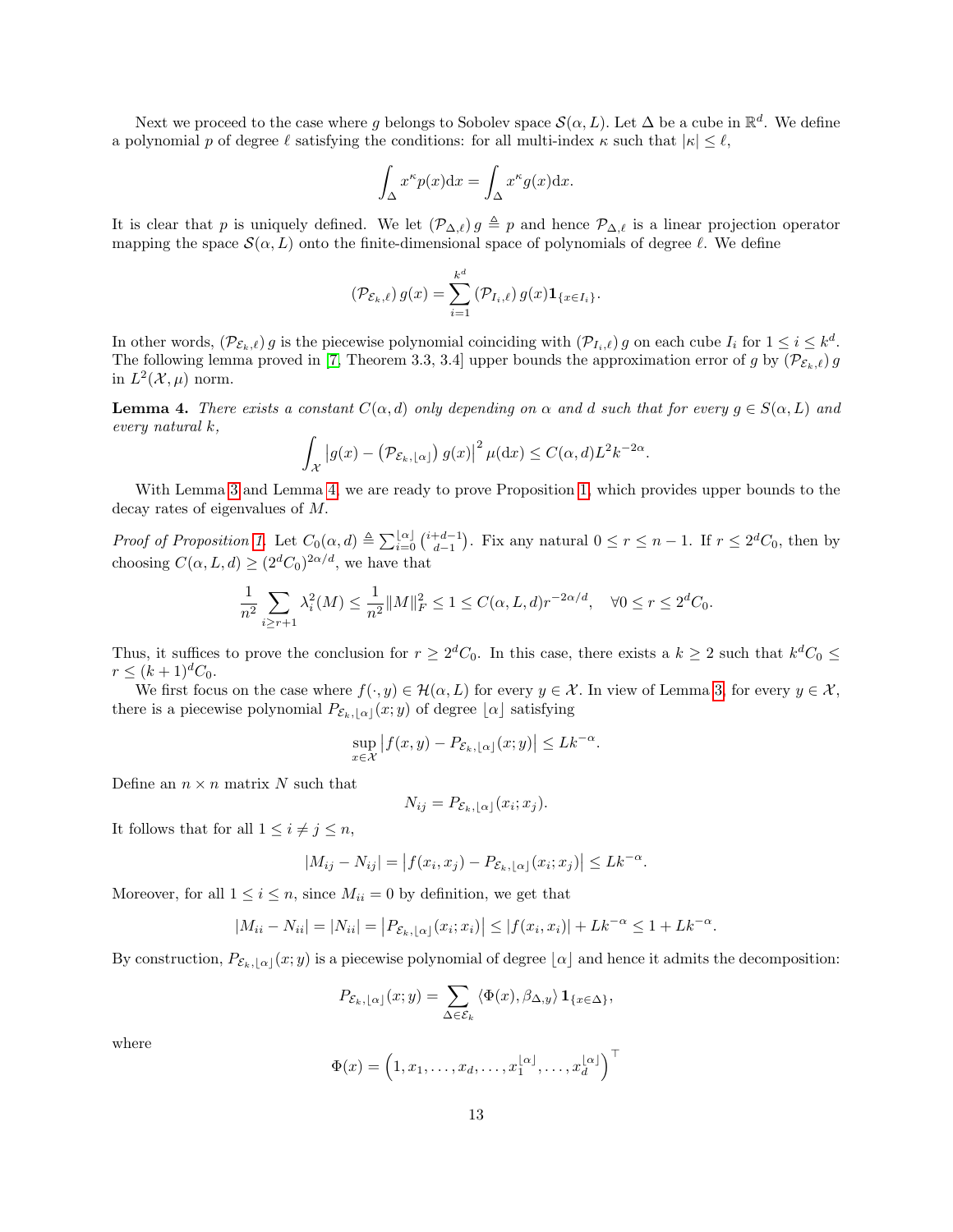denotes the vector consisting of all monomials  $x^{\kappa}$  of degree  $|\kappa| \leq \lfloor \alpha \rfloor$ ; and  $\beta_{\Delta,y}$  denotes the corresponding coefficient vector. Therefore,

$$
N_{ij} = \sum_{\Delta \in \mathcal{E}_k} \langle \Phi(x_i), \beta_{\Delta, x_j} \rangle \mathbf{1}_{\{x_i \in \Delta\}},
$$

and thus

$$
N = \sum_{\Delta \in \mathcal{E}} \begin{bmatrix} \Phi^{\top}(x_1) \mathbf{1}_{\{x_1 \in \Delta\}} \\ \vdots \\ \Phi^{\top}(x_n) \mathbf{1}_{\{x_n \in \Delta\}} \end{bmatrix} \begin{bmatrix} \beta_{\Delta, x_1} & \cdots & \beta_{\Delta, x_n} \end{bmatrix}.
$$

Since there are  $C_0(\alpha, d)$  monomials of degree at most  $\lfloor \alpha \rfloor$ , it follows that  $\Phi(x_i)$  and  $\beta_{\Delta, x_j}$  are of dimension at most  $C_0$ . Therefore, the rank of N is at most  $k<sup>d</sup>C_0$ . As a consequence,

<span id="page-13-1"></span>
$$
\frac{1}{n^2} \sum_{i=r+1}^{n} \lambda_i^2(M) \stackrel{(a)}{\leq} \frac{1}{n^2} \sum_{i=k^d C_0 + 1}^{n} \lambda_i^2(M)
$$
\n
$$
\stackrel{(b)}{\leq} \frac{1}{n^2} \|M - N\|_F^2 \leq \frac{2}{n} + 2L^2 k^{-2\alpha}
$$
\n
$$
\stackrel{(c)}{\leq} \frac{2}{n} + 2L^2 \left( (r/C_0)^{1/d} - 1 \right)^{-2\alpha}
$$
\n
$$
\leq \frac{2}{n} + 2^{2\alpha + 1} L^2 C_0^{2\alpha/d} r^{-2\alpha/d},
$$
\n(18)

where (a) holds because  $r \geq k^d C_0$ ; (b) holds due to the rank of N is at most  $k^d C_0$ ; (c) holds because  $r \leq (k+1)^d C_0$ ; and the last inequality holds because  $r \geq 2^d C_0$ .

Next we move to the case where  $f(\cdot, y) \in \mathcal{S}(\alpha, L(y))$  for every  $y \in \mathcal{X}$  and  $\int_{\mathcal{X}} L^2(y) \mu(\mathrm{d}y) \leq L^2$ . For every  $y \in \mathcal{X}$ , let  $(\mathcal{P}_{\mathcal{E}_k,\lfloor \alpha \rfloor}) f(\cdot,y)$  denote the piecewise polynomial approximation of  $f(\cdot,y)$  as given in Lemma [4.](#page-12-0) Then it follows that for every  $y \in \mathcal{X}$ ,

$$
\int_X |f(x,y) - (\mathcal{P}_{\mathcal{E}_k, \lfloor \alpha \rfloor}) f(x,y)|^2 \,\mu(\mathrm{d}x) \le C(\alpha, d)L^2(y)k^{-2\alpha}.
$$

Define an  $n \times n$  matrix N such that  $N_{ij} = (\mathcal{P}_{\mathcal{E}_k, [\alpha]}) f(x_i, x_j)$ . It follows that for all  $1 \le i \ne j \le n$ ,

$$
\mathbb{E}\left[\left|M_{ij}-N_{ij}\right|^2\right] = \mathbb{E}\left[\left|f(x_i,x_j)-\left(\mathcal{P}_{\mathcal{E}_k,\lfloor\alpha\rfloor}\right)f(x_i,x_j)\right|^2\right] \leq C(\alpha,d)\mathbb{E}\left[L^2(x_j)\right]k^{-2\alpha} \leq C(\alpha,d)L^2k^{-2\alpha},
$$

where we used the fact that  $x_i$  and  $x_j$  are independent. Moreover, for  $1 \leq i \leq n$ , since  $M_{ii} = 0$  by definition and  $x_i$ 's are identically distributed, we get that

$$
\mathbb{E}\left[|M_{ii}-N_{ii}|^2\right] = \mathbb{E}\left[\left|\left(\mathcal{P}_{\mathcal{E}_k,\lfloor\alpha\rfloor}\right)f(x,x)\right|^2\right] = \sum_{j=1}^{k^d} \mathbb{E}\left[\left|\left(\mathcal{P}_{I_j,\lfloor\alpha\rfloor}\right)f(x,x)\right|^2 \mathbf{1}_{\{x \in I_j\}}\right].
$$
 (19)

where the last equality holds because  $(\mathcal{P}_{\mathcal{E}_k,[\alpha]}) f(x,x) = \sum_{j=1}^{k^d} (\mathcal{P}_{I_j,[\alpha]}) f(x,x) \mathbf{1}_{\{x \in I_j\}}$ . Fix any  $1 \leq j \leq k^d$ , we next upper bound  $|(\mathcal{P}_{I_j,\ell}) f(x,x)|$ <sup>2</sup> for  $x \in I_j$ . Let  $\Psi(x) = (\Psi_1(x), \dots, \Psi_{C_0}(x))$  denote the orthonormal basis of the subspace of  $\mathcal{L}^2(I_j)$  consisting of all monomials  $x^{\kappa}$  of degree  $|\kappa| \leq |\alpha|$ . It follows from the definition of  $\mathcal{P}_{I_i,\ell}$  that

<span id="page-13-0"></span>
$$
(\mathcal{P}_{I_j,\ell}) f(x,y) = \langle \Psi(x), \beta(y) \rangle,
$$

where  $\beta(y) = (\beta_1(y), \dots, \beta_{C_0}(y))$  is given by

$$
\beta_m(y) = \int_{I_j} \left( \mathcal{P}_{I_j, \ell} \right) f(x, y) \Psi_m(x) dx = \int_{I_j} f(x, y) \Psi_m(x) dx, \quad \forall 1 \le m \le C_0,
$$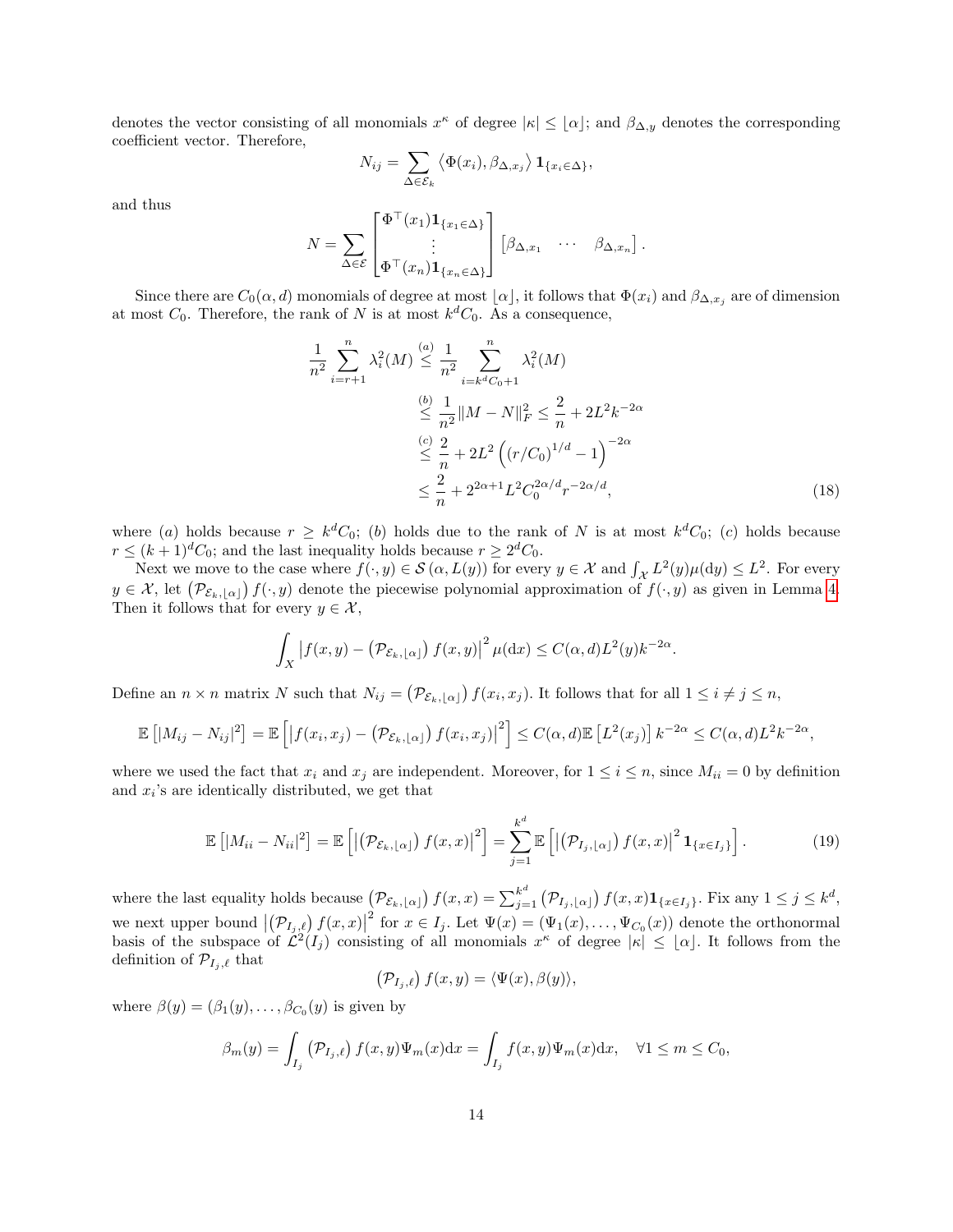where the last equality follows from the definition of  $(\mathcal{P}_{I_j},\ell)$   $f(\cdot,y)$ . Therefore, by Cauchy-Schwartz inequality,

$$
\beta_m^2(y) \le \int_{I_j} f^2(x, y) dx \int_{I_j} \Psi_m^2(x) dx \le \int_{I_j} dx \int_{I_j} \Psi_m^2(x) dx \le k^{-d}, \quad \forall 1 \le m \le C_0,
$$

where we used the fact that  $f(x, y) \in [0, 1]$  and that  $\int_{I_j} \Psi_m^2(y) dy = 1$ . Hence,

$$
\left| \left( \mathcal{P}_{I_j,\ell} \right) f(x,x) \right|^2 = \langle \Psi(x), \beta(x) \rangle^2 \le \sum_{m=1}^{C_0} \Psi_m^2(x) \sum_{m=1}^{C_0} \beta_m^2(x) \le C_0 k^{-d} \sum_{m=1}^{C_0} \Psi_m^2(x)
$$

and thus

$$
\mathbb{E}\left[\left|\left(\mathcal{P}_{I_j,\lfloor\alpha\rfloor}\right)f(x,x)\right|^2\mathbf{1}_{\{x\in I_j\}}\right] \leq C_0 k^{-d} \sum_{m=1}^{C_0} \int_{I_j} \Psi_m^2(x) \mathrm{d}x = C_0^2 k^{-d}.
$$

In view of [\(19\)](#page-13-0), we get that for all  $1 \leq i \leq n$ ,

$$
\mathbb{E}\left[|M_{ii} - N_{ii}|^2\right] \le C_0^2.
$$

Since the rank of N is at most  $k^d C_0(\alpha, d)$ , by the same argument as for [\(18\)](#page-13-1), we have that

$$
\frac{1}{n^2} \sum_{i=r+1}^n \lambda_i^2(M) \le \frac{1}{n^2} \|M - N\|_F^2 \le \frac{2C_0^2}{n} + 2C(\alpha, d)L^2 k^{-2\alpha} \le \frac{2C_0^2}{n} + 2^{2\alpha+1} C(\alpha, d) C_0^{2\alpha/d} L^2 r^{-2\alpha/d},
$$

which completes the proof.

#### 3.3 Proof of Theorem [4](#page-7-4)

Fix two integers  $k \ge 1$  and  $\ell \ge 1$  to be specified later. Recall the degree- $\ell$  Taylor series expansion of  $f(\cdot, y)$ defined in [\(16\)](#page-11-2) and the piecewise polynomial of degree  $\ell$  defined in [\(17\)](#page-11-3). Since  $f(\cdot, y)$  is infinitely many times differentiable and the partial derivatives satisfy [\(8\)](#page-7-2), it follows from Taylor's theorem that

$$
\sup_{x,y\in\mathcal{X}}|f(x,y)-P_{\mathcal{E}_k,\ell-1}(x;y)|\leq k^{-\ell}L_\ell,
$$

where

$$
L_{\ell} = \sum_{\kappa: |\kappa| = \ell} \frac{1}{\kappa!} \sup_{x,y} \left| \frac{\partial^{|\kappa|} f(x,y)}{(\partial x)^{\kappa}} \right| \le \sum_{\kappa: |\kappa| = \ell} ba^{\ell} = ba^{\ell} {\ell + d - 1 \choose d - 1}
$$

Define an  $n \times n$  matrix N such that  $N_{ij} = P_{\mathcal{E}_k,\ell}(x_i; x_j)$ . Then for all  $1 \leq i \neq j \leq n$ ,

$$
|M_{ij} - N_{ij}| = |f(x_i, x_j) - P_{\mathcal{E}_k, \ell-1}(x_i; x_j)| \le ba^{\ell} {\ell + d - 1 \choose d - 1} k^{-\ell}.
$$

Moreover, for  $1 \leq i \leq n$ , since  $M_{ii} = 0$ , we get that

$$
|M_{ii} - N_{ii}| = |N_{ii}| = |P_{\mathcal{E}_k, \ell-1}(x_i; x_i)| \le |f(x_i, x_i)| + ba^{\ell}(\ell+d)^{d}k^{-\ell} \le 1 + ba^{\ell}(\ell+d-1)k^{-\ell}.
$$

In the proof of Proposition [1,](#page-6-5) we have already shown that the rank of N is at most  $k^dC_0(\ell, d)$  where  $C_0(\ell, d) = \sum_{i=0}^{\ell-1} {i+d-1 \choose d-1}.$ 

We set  $k = [ea]$ , i.e., the smallest integer strictly larger than ea. Define

$$
r_0 = \min \left\{ r \geq \lceil ea \rceil^d : r^{1/d} \geq 2 \lceil ea \rceil \log r \right\}.
$$

|      | I |  |
|------|---|--|
|      |   |  |
|      |   |  |
| ____ |   |  |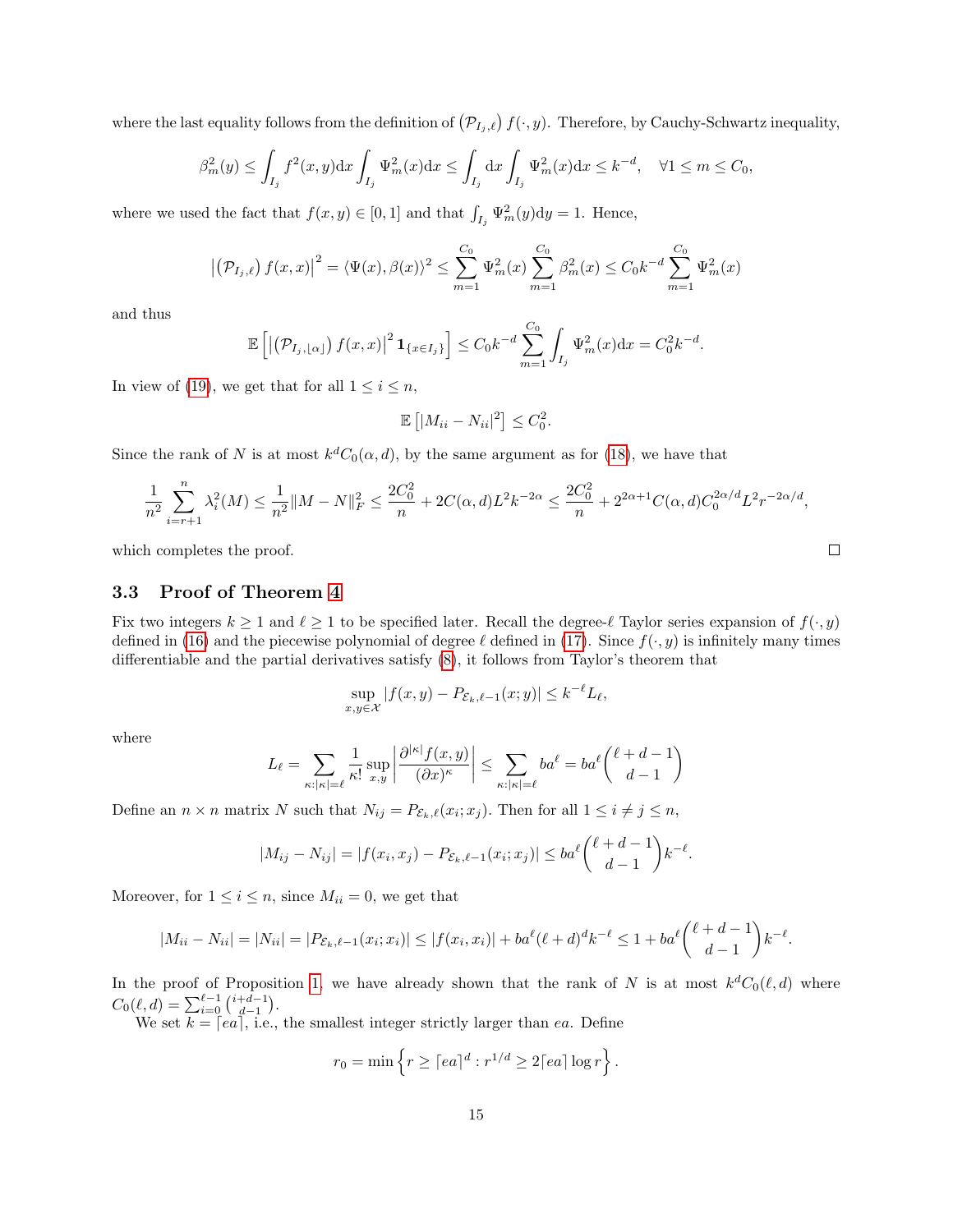For any natural r, if  $r \le r_0$ , then by choosing  $c_1 \ge \exp(r_0^{1/d})$ , we have that

<span id="page-15-0"></span>
$$
\frac{1}{n^2} \sum_{i \ge r+1} \lambda_i^2(M) \le \frac{1}{n^2} ||M||_F^2 \le 1 \le c_1 \exp\left(-r^{1/d}\right).
$$

Next, we focus on the case of  $r \ge r_0$ . Then there exists an integer  $\ell \ge 1$  such that  $k^d C_0(\ell, d) \le r \le$  $k^d C_0(\ell + 1, d)$ . Note that

$$
\binom{\ell+d-1}{d-1} = \frac{\ell+d-1}{\ell} \binom{\ell+d-2}{d-1} \le d \binom{\ell+d-2}{d-1} \le dC_0(\ell,d). \tag{20}
$$

It follows that

$$
\frac{1}{n^2} \sum_{i \ge r+1}^n \lambda_i(M)^2 \le \frac{1}{n^2} \sum_{i \ge k^d C_0(\ell, d)+1}^n \lambda_i(M)^2 \le \frac{1}{n^2} ||M - N||_F^2
$$
  
\n
$$
\le \frac{a}{n} + 2b^2 a^{2\ell} d^2 C_0^2(\ell, d) k^{-2\ell}
$$
  
\n
$$
\le \frac{b}{n} + 2b^2 d^2 a^{-2d} r^2 e^{-2(\ell+d)}
$$
  
\n
$$
\le \frac{c}{n} + 2b^2 d^2 a^{-2d} r^2 \exp\left(-\frac{2}{\lceil ea \rceil} r^{1/d}\right)
$$
  
\n
$$
\le \frac{2}{n} + 2b^2 d^2 a^{-2d} \exp\left(-\frac{1}{\lceil ea \rceil} r^{1/d}\right).
$$

where in (a) we used [\(20\)](#page-15-0); (b) follows due to  $r \geq k^d C_0(\ell, d)$  and  $k \geq ea$ ; (c) holds because  $r \leq k^d C_0(\ell + 1, d)$ and

$$
C_0(\ell+1,d) = \sum_{i=0}^{\ell} {i+d-1 \choose d-1} \le (\ell+1)(\ell+d-1)^{d-1} \le (\ell+d)^d;
$$

the last inequality holds because  $r \ge r_0$ . Hence, the eigenvalues of M has a super-polynomial decay with rate  $\alpha = 1/d$ . The theorem then follows by applying Corollary [1.](#page-5-1)

### 3.4 Proof of Theorem [5](#page-8-1)

For a given integer  $r \geq 0$ , define a matrix  $N \in \mathbb{R}^{n \times n}$  with  $N_{ij} = \sum_{k=1}^{r} \lambda_k(\mathcal{T}) \phi_k(x_i) \phi_k(x_j)$ . Note that when  $r = 0$ , we set N to be zero matrix. Then N is of rank at most r. Therefore,  $\sum_{k \geq r+1} \lambda_k^2(M) \leq ||M - N||_F^2$ and thus to prove the theorem, it suffices to upper bound  $\mathbb{E}\left[\|M-N\|_F^2\right]$ .

Indeed, because  $M_{ii} = 0$  and  $M_{i,j}$  are identically distributed for  $i \neq j$ , we have that

$$
\mathbb{E}\left[\|M-N\|_F^2\right] = n \mathbb{E}\left[\left(\sum_{k=1}^r \lambda_k(\mathcal{T}) \phi_k^2(x_1)\right)^2\right] + n(n-1) \mathbb{E}\left[\left(M_{12} - \sum_{k=1}^r \lambda_k(\mathcal{T}) \phi_k(x_1) \phi_k(x_2)\right)^2\right].
$$

For the first term in the last displayed equation, note that

$$
\mathbb{E}\left[\left(\sum_{k=1}^r \lambda_k(\mathcal{T})\phi_k^2(x_1)\right)^2\right] = \sum_{k=1}^r \sum_{\ell=1}^r \lambda_k(\mathcal{T})\lambda_\ell(\mathcal{T}) \mathbb{E}\left[\phi_k^2(x_1)\phi_\ell^2(x_1)\right].
$$

For the second term, note that

$$
\mathbb{E}\left[\left(M_{12}-\sum_{k=1}^r \lambda_k(\mathcal{T})\phi_k(x_1)\phi_k(x_2)\right)^2\right]=\left\|f(x_1,x_2)-\sum_{k=1}^r \lambda_k(\mathcal{T})\phi_k(x_1)\phi_k(x_2)\right\|_2^2,
$$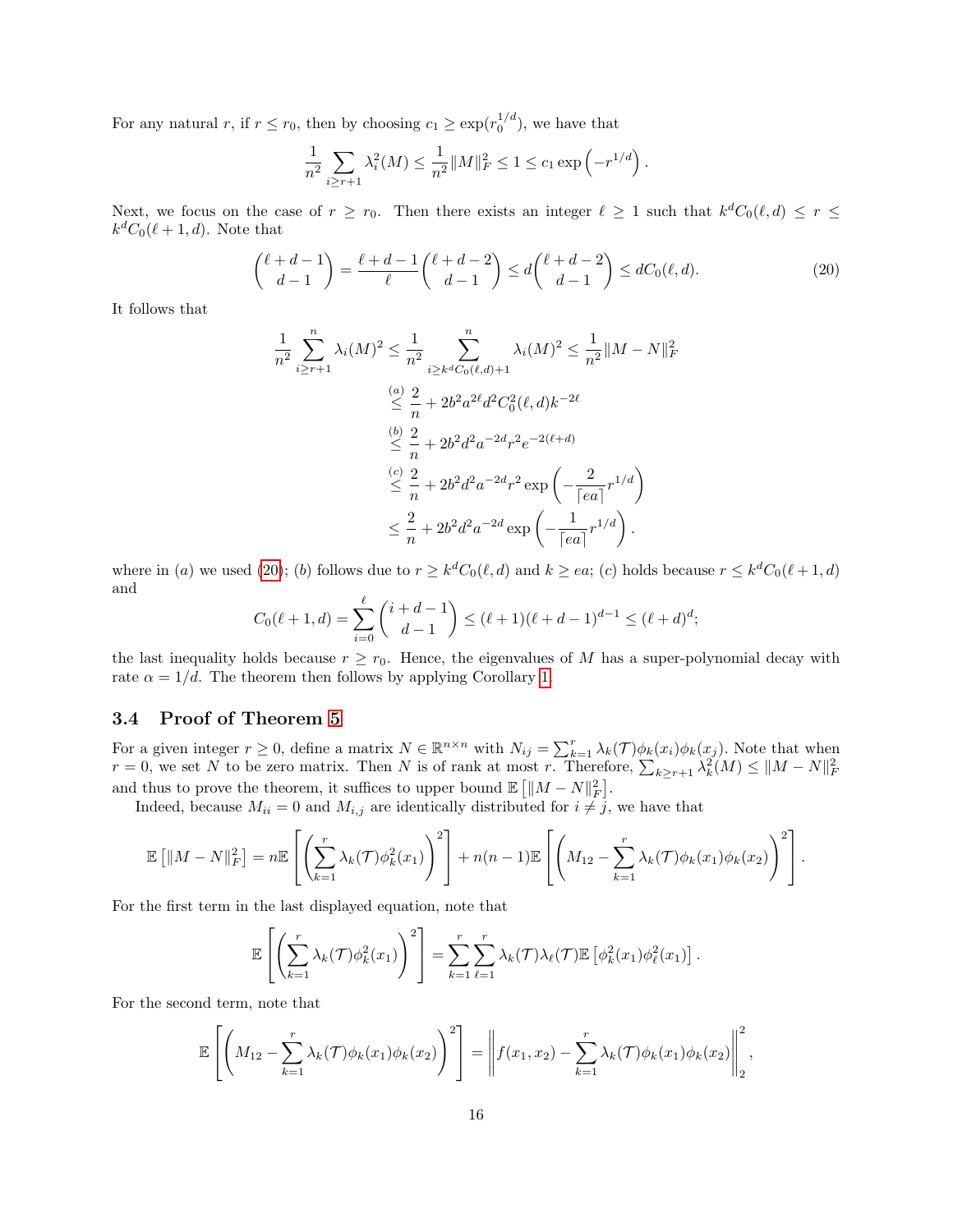where the 2-norm denotes the  $L^2(\mathcal{X} \times \mathcal{X}, \mu \otimes \mu)$  norm. For any integer  $m \geq r$ , by Minkowski's inequality,

$$
\left\| f(x_1, x_2) - \sum_{k=1}^r \lambda_k(\mathcal{T}) \phi_k(x_1) \phi_k(x_2) \right\|_2
$$
  
\n
$$
\leq \left\| f(x_1, x_2) - \sum_{k=1}^m \lambda_k(\mathcal{T}) \phi_k(x_1) \phi_k(x_2) \right\|_2 + \left\| \sum_{k=r+1}^m \lambda_k(\mathcal{T}) \phi_k(x_1) \phi_k(x_2) \right\|_2
$$
  
\n
$$
= \left\| f(x_1, x_2) - \sum_{k=1}^m \lambda_k(\mathcal{T}) \phi_k(x_1) \phi_k(x_2) \right\|_2 + \sqrt{\sum_{k=r+1}^m \lambda_k^2(\mathcal{T})},
$$

where the last inequality follows because  $\mathbb{E} [\phi_k(x_i) \phi_\ell(x_i)] = \delta_{k\ell}$  and  $x_i$ 's are independent. In view of [\(12\)](#page-8-2) and the fact that  $\|\hat{f}(x_1, x_2)\|_2$  is bounded, we get that  $\sum_{k=r+1}^{\infty} \lambda_k^2(\mathcal{T})$  exists and is bounded. By taking the square and then letting  $m \to \infty$  in both hand sides of the last displayed equation, we get that

$$
\left\|f(x_1,x_2)-\sum_{k=1}^r \lambda_k(\mathcal{T})\phi_k(x_1)\phi_k(x_2)\right\|_2^2 \leq \sum_{k=r+1}^\infty \lambda_k^2(\mathcal{T}),
$$

Therefore,

$$
\mathbb{E}\left[\left(M_{12}-\sum_{k=1}^r \lambda_k(\mathcal{T})\phi_k(x_1)\phi_k(x_2)\right)^2\right] \leq \sum_{k=r+1}^\infty \lambda_k^2(\mathcal{T}),
$$

which completes the proof.

### <span id="page-16-0"></span>4 Numerical examples

In this section, we provide numerical results on synthetic datasets, which corroborate our theoretical results. We assume the sparsity level  $\rho$  is known and set the threshold  $\tau = 2.01\sqrt{n\rho}$  throughout the experiments. In the case where  $\rho$  is unknown, one can apply cross-validation procedure to adaptively choose the sparsity level  $\rho$  as shown in [\[19\]](#page-21-0). We first apply USVT with input  $(A, \tau, \rho)$ , and then output the estimator M, and finally calculate the MSE error  $MSE(\tilde{M})$ .

#### 4.1 Stochastic block model

For a fixed number of blocks k, we randomly generate a  $k \times k$  symmetric matrix B such that for  $i \leq j$ ,  $B_{ij} = B_{ji}$  are independently and uniformly generated from [0,1]. For a fixed integer n which divides k, we partition the vertex set  $[n]$  into k communities of equal sizes uniformly at random. Given  $B$ , a community partition  $\{S_{\ell}\}_{\ell=1}^k$ , and observation probability  $\rho$ , an adjacency matrix A is generated with the edge probability between node  $i \in S_\ell$  and node  $j \in S_{\ell'}$  being  $\rho \times M_{ij}$ , where  $M_{ij} = B_{\ell\ell'}$ .

We first simulate SBM with a fixed sparsity level  $\rho = 0.1$  and a varying number of blocks  $k \in \{2, 4, 8, 16\}$ . The simulation results are depicted in Fig. [1.](#page-17-0) Panel (a) shows the MSE of the USVT decreases as the number of vertices *n* increases. Our theoretical result suggests that the rate of convergence of MSE is  $\frac{k}{n\rho} \wedge 1$ . In Panel (b), we rescale the x-axis to  $\log(np/k)$ , and the y-axis to the log of MSE. The curves for different k align well with each other and decreases linearly with a slope of approximately 1, as predicted by our theory. We next simulate SBM with a fixed number of blocks  $k = 4$  and a varying sparsity level  $\rho \in \{0.4, 0.2, 0.1, 0.05\}$ . The results are depicted in Fig. [2.](#page-17-1) Again after rescaling, the curves for different observation probabilities  $\rho$ align well with each other and decrease linearly with a rate of approximately 1.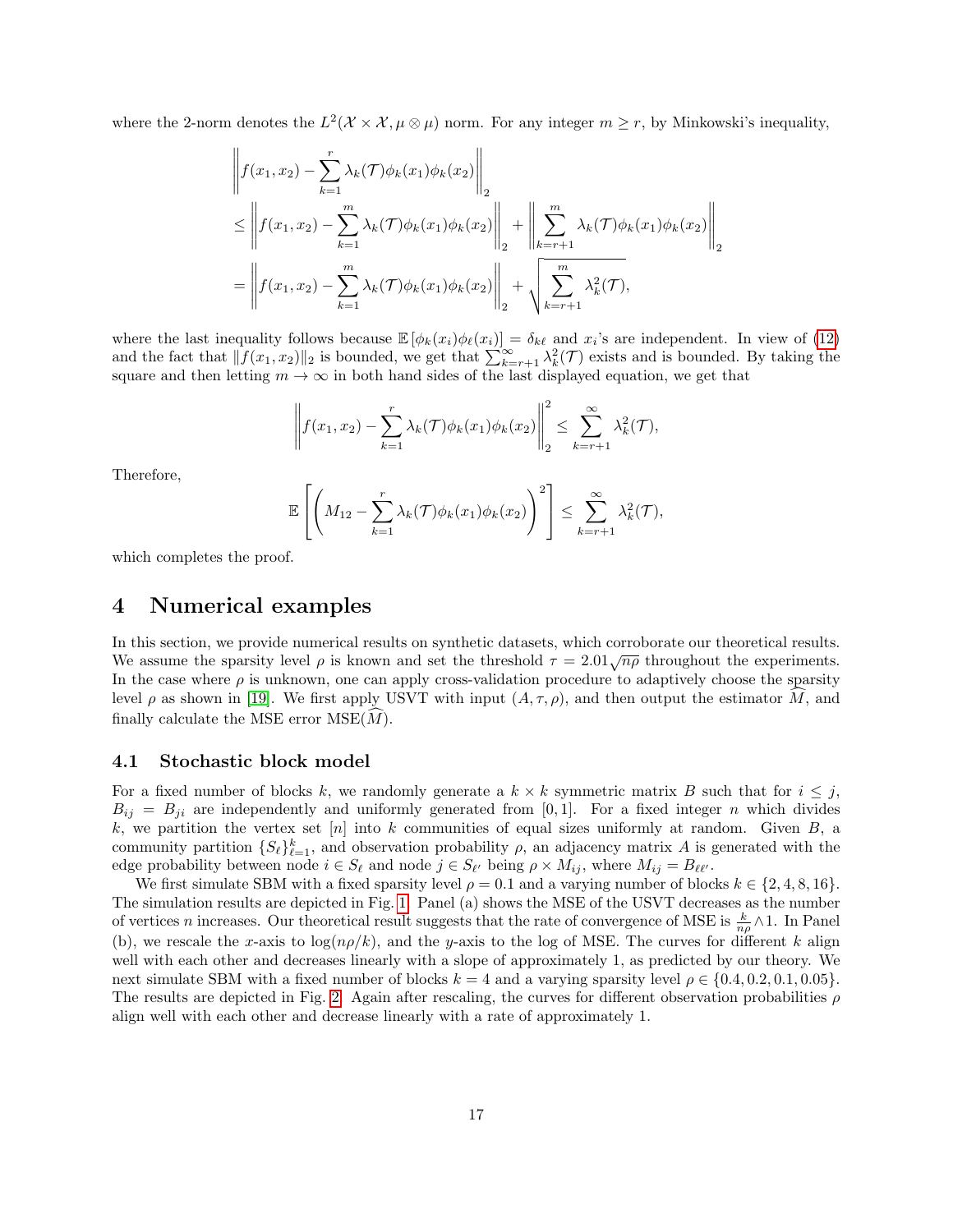<span id="page-17-0"></span>

Figure 1: The MSE error of USVT estimator under stochastic block models for varying number of blocks k and a fixed observation probability  $\rho = 0.1$ . Panel (a): MSE versus the number of vertices n; Panel (b): The log of MSE versus  $log(np/k)$ . Each point represents the average of MSE over 20 independent runs.

<span id="page-17-1"></span>

Figure 2: The MSE error of USVT estimator under stochastic block models for varying observation probabilities and a fixed number of blocks  $k = 4$ . Panel (a): MSE versus the number of vertices n; Panel (b): The log of MSE versus  $\log(n\rho/k)$ . Each point represents the average of MSE over 30 independent runs.

#### 4.2 Translation invariant graphon

For some  $a > 0$ , let  $h : [-a, a] \to \mathbb{R}$  denote an even function, i.e.,  $h(x) = h(-x)$ . Let us extends its domain to the real line by the periodic extension such that  $h(x + 2ka) = h(x)$  for all  $x \in [-a, a]$  and integers  $k \in \mathbb{Z}$ . By construction  $h$  has a period  $2a$ . Using this function, we can define a translation-invariant graphon on the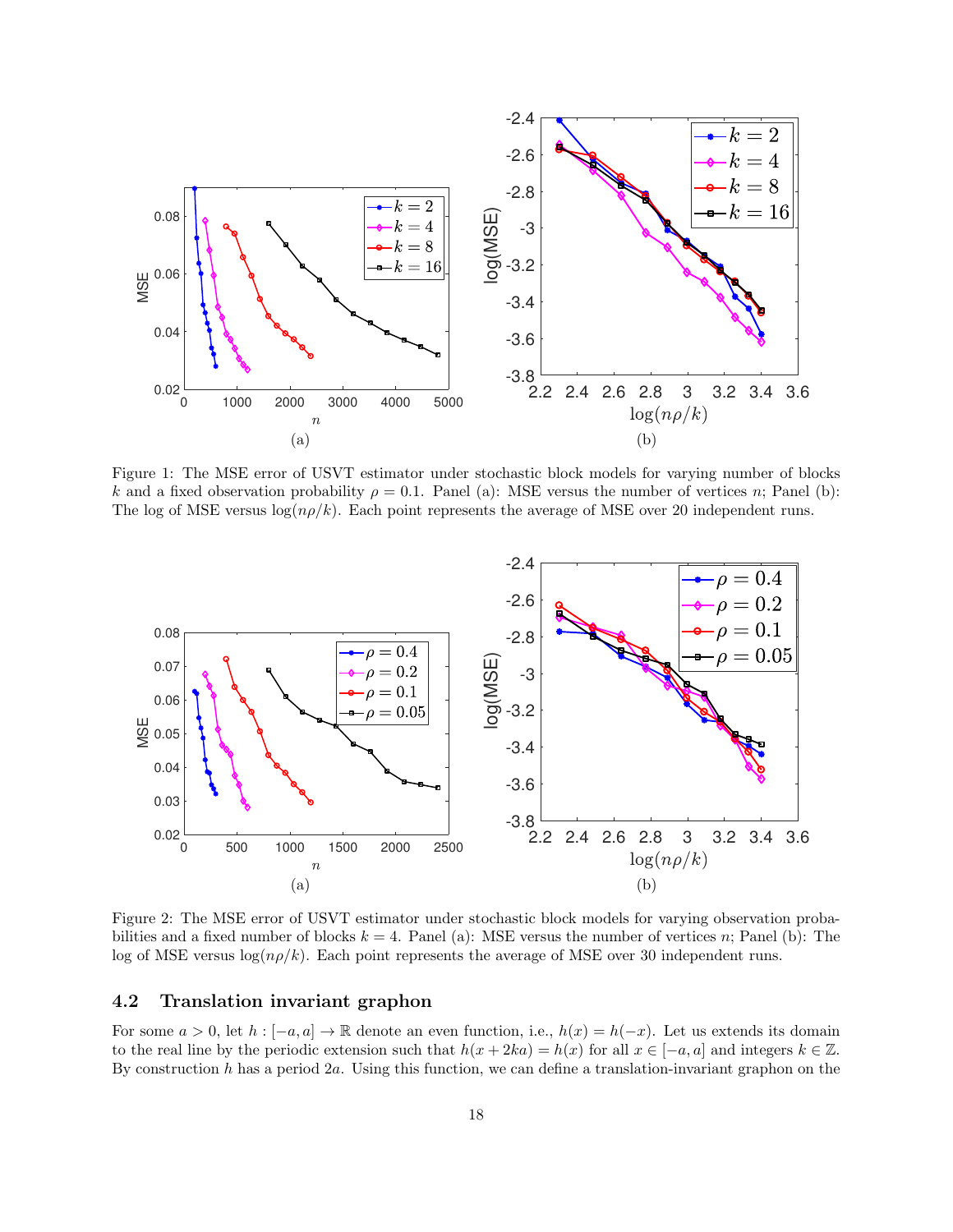product space  $[-a, a] \times [-a, a]$  via  $f(x, y) = h(x - y)$ . Since h is even, it follows that f is symmetric. Then the integral operator  $T$  defined in [\(11\)](#page-8-3) reduces to

$$
\left(\mathcal{T}g\right)(x) = \frac{1}{2a} \int_{-a}^{a} h(x - y)g(y) \mathrm{d}y = \frac{1}{2a} \left(h * g\right)(x), \quad \forall x \in [-a, a],
$$

where  $*$  denotes the convolution. Hence, we can explicitly determine the eigenvalues of  $\mathcal T$  via Fourier analysis. In particular, suppose that  $h$  has the following Fourier series expansion:

$$
h(x) = \sum_{k=-\infty}^{\infty} \widehat{h}[k]e^{j\pi kx/a}, \quad \widehat{h}[k] = \frac{1}{2a} \int_{-a}^{a} h(x)e^{-j\pi kx/a} dx.
$$

where throughout this section j denotes the imaginary part such that  $j^2 = -1$ , and  $\hat{h}[k]$  are the Fourier coefficients. Since h is even, it follows that  $\hat{h}[k]$ 's are real and  $\hat{h}[k] = \hat{h}[-k]$ . Fourier analysis entails a one-to-one correspondence between eigenvalues of  $\mathcal T$  and Fourier coefficients of h:  $\lambda_k(\mathcal T) = \hat h[k]$ .

We specify  $h : [-1,1] \to \mathbb{R}$  as  $h(x) = |x|$  and simulate the graphon model with  $f(x, y) = h(x - y)$ for  $x, y \in [-1, 1]$  and the underlying measure  $\mu$  being uniform over [−1, 1]. Since  $h(x) = |x|$ , the Fourier coefficients can be explicitly computed as  $\lambda_k(\mathcal{T}) = \hat{h}[k] = 2 \sin^2(\pi k/2)/(\pi^2 k^2)$  with eigenfunctions given by  $\{\cos(\pi kx)\}_{k=0}^{\infty}$  and  $\sin(\pi kx)\}_{k=1}^{\infty}$ . It follows from Theorem [5](#page-8-1) that the eigenvalues of M satisfy

<span id="page-18-0"></span>
$$
\frac{1}{n^2} \sum_{i \ge r+1} \mathbb{E}\left[\lambda_i^2(M)\right] \le O(n^{-1}) + O(r^{-3})
$$

uniformly over all integers  $r \geq 0$ . Therefore, our theory predicts that the MSE of USVT converges to zero at least in a rate of  $(n\rho)^{-3/4}$ . The simulation results for varying observation probabilities are depicted in Fig. [3.](#page-18-0) Panel (a) shows the MSE converges to 0 as the number of vertices  $n$  increases. In Panel (b), we rescale the x-axis to log( $n\rho$ ) and the y-axis to the log of MSE. The curves for different  $\rho$  align well with each other after the rescaling and decrease linearly with a slope of approximately 0.8, which is close to 3/4 as predicted by our theory.



Figure 3: The MSE error of USVT estimator under the translation invariant graphon  $f(x, y) = |x-y|$ . Panel (a): MSE versus the number of vertices n; Panel (b): The log of MSE versus  $log(np)$ . Each point represents the average of MSE over 10 independent runs.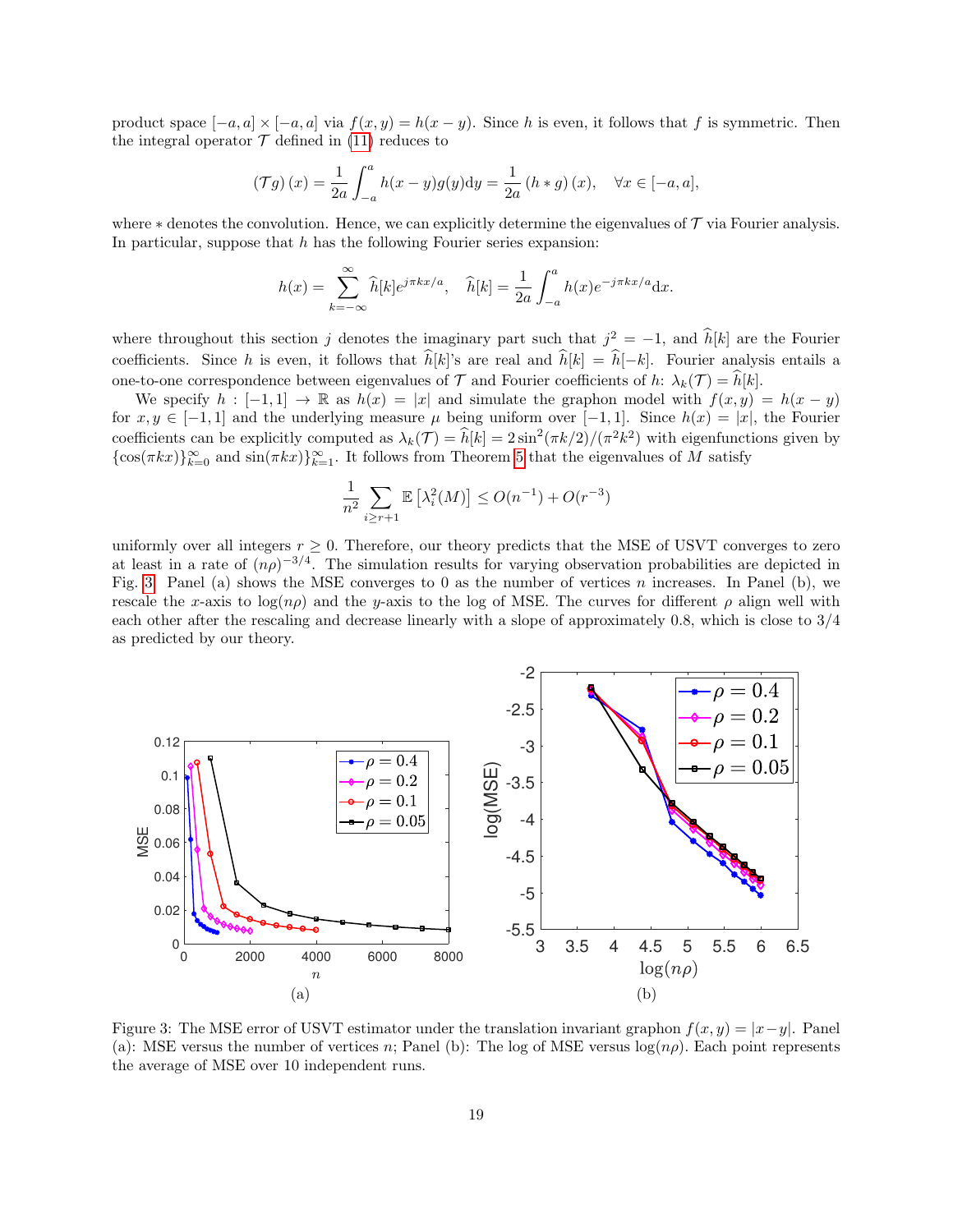#### 4.3 Sobolev graphon

In this section, we simulate the graphon model with  $\mathcal{X} = [0,1]$  and  $\mu$  being the uniform measure and  $f(x,y) = \min\{x,y\}.$  Then  $\nabla_x f(x,y) = \mathbf{1}_{\{x \leq y\}}$  and  $\nabla_y f(x,y) = \mathbf{1}_{\{y \leq x\}}$ . Moreover,  $|f(x,y) - f(x',y')| \leq$  $|x-x'|+|y-y'|$ . However, the second-order weak derivatives of f do not exist. Therefore, f is Sobolev smooth with  $\alpha = 1$  $\alpha = 1$ . In this case, one can get a bound on the eigenvalue decay rate tighter than Proposition 1 by directly computing  $\lambda_n(\mathcal{T})$  and invoking Theorem [5.](#page-8-1) Note that

$$
(\mathcal{T}g)(x) = \int_0^1 \min\{x, y\} g(y) dy = \int_0^x yg(y) dy + x \int_x^1 g(y) dy.
$$

Suppose  $\phi$  is an eigenfunction of  $\mathcal T$  with eigenvalue  $\lambda$ . Then

$$
\int_0^x y\phi(y)dy + x\int_x^1 \phi(y)dy = \lambda\phi(x).
$$

It follows that  $\phi(0) = 1$  and  $\lambda \phi'(x) = \int_x^1 \phi(y) dy$ . It further implies that  $\phi'(1) = 0$  and  $\lambda \phi'' + \phi = 0$ . Therefore, the eigenfunction and eigenvalue pairs are given by

$$
\phi_k(x) = \sin\frac{(2k-1)\pi x}{2}
$$
, and  $\lambda_k(\mathcal{T}) = \left(\frac{2}{(2k-1)\pi}\right)^2$ .

It follows from Theorem [5](#page-8-1) that the eigenvalues of  $M$  satisfy

$$
\frac{1}{n^2} \sum_{i \ge r+1} \mathbb{E}\left[\lambda_i^2(M)\right] \le O(n^{-1}) + O(r^{-3})
$$

uniformly over all integers  $r \geq 0$ . Therefore, our theory predicts that the MSE of USVT converges to zero in a rate of  $(n\rho)^{-3/4}$ . The simulation results for varying observation probabilities are depicted in Fig. [3.](#page-18-0) The curves in Panel (b) for different  $\rho$  align well with each other after the rescaling and decrease linearly with a slope of approximately 0.7, which is close to 3/4 as predicted by our theory.



Figure 4: The MSE error of USVT estimator under the first-order sobolev graphon  $f(x, y) = \min\{x, y\}$ . Panel (a): MSE versus the number of vertices n; Panel (b): The log of MSE versus  $log(np)$ . Each point represents the average of MSE over 10 independent runs.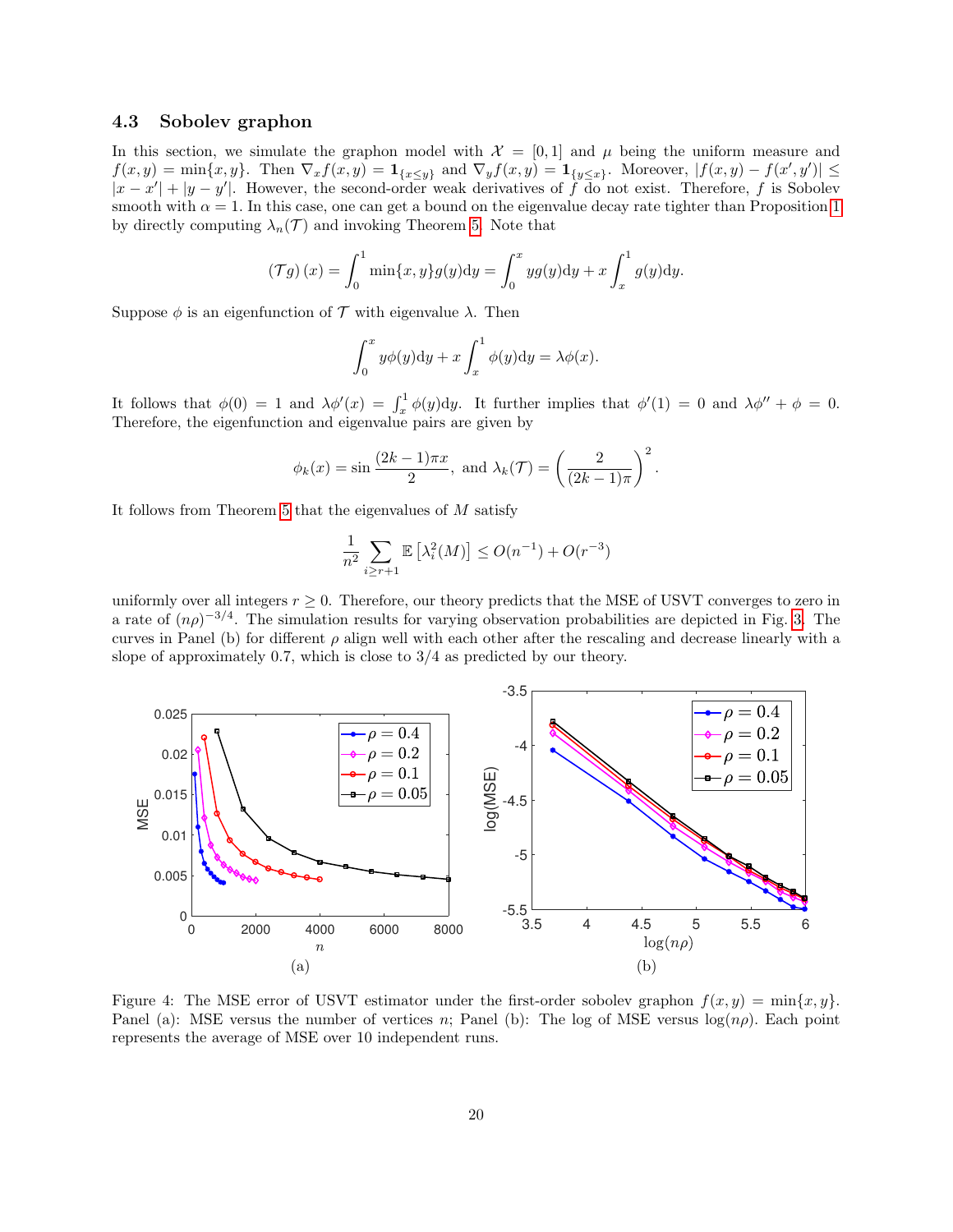### 5 Conclusions and future work

In this paper, we establish upper bounds to the graphon estimation error of the universal singular value thresholding algorithm in the relatively sparse regime where the average vertex degree is at least logarithmic in  $n$ . In both the stochastic block model setting and the smooth graphon setting, we show that the estimation error of USVT converges to 0 as  $n \to \infty$ . Moreover, when graphon function f belongs to Hölder or Sobolev space with smootheness index  $\alpha$ , we show that the rate of convergence is at most  $(n\rho)^{-2\alpha/(2\alpha+d)}$ , approaching the minimax optimal rate  $\log(n\rho)/(n\rho)$  proved in the literature for  $d=1$ , as f gest smoother. Furthermore, when  $f$  is analytic with infintely many times differentiability, we show the rate of convergence is at most  $\log^d(n\rho)/(n\rho)$ .

A future direction important in both theory and practice is to develop computationally efficient graphon estimation procedures in networks with bounded average degrees and characterize the rate of convergence of the estimation error. Another fundamental and open question is whether the minimax optimal rate can be achieved in polynomial-time. For stochastic block models with k blocks, we observe a multiplicative gap of  $k/\log k$  between the rate of convergence of USVT and the minimax optimal rate. For Hölder or Sobolev smooth graphons with smoothness index  $\alpha$  and the latent feature space of dimension  $d = 1$ , we observe a multiplicative gap of  $(n\rho)^{1/(2\alpha+1)}/\log(n\rho)$  between the rate of convergence of USVT and the minimax optimal rate. The minimax optimal rates are unknown for Hölder or Sobolev smooth graphons with  $d > 1$ and analytic graphons with  $d \geq 1$ .

## Acknowledgement

The author would like to thank Yudong Chen, Christina Lee, and Yihong Wu for inspiring discussions on spectral methods for graphon estimation.

## References

- <span id="page-20-3"></span>[1] E. Abbe and C. Sandon. Detection in the stochastic block model with multiple clusters: proof of the achievability conjectures, acyclic bp, and the information-computation gap. arXiv 1512.09080, Dec 2015.
- <span id="page-20-0"></span>[2] E. M. Airoldi, T. B. Costa, and S. H. Chan. Stochastic blockmodel approximation of a graphon: Theory and consistent estimation. In Advances in Neural Information Processing Systems 26, pages 692–700, 2013.
- <span id="page-20-7"></span>[3] A. S. Bandeira and R. van Handel. Sharp nonasymptotic bounds on the norm of random matrices with independent entries. arXiv 1408.6185, 2014.
- <span id="page-20-4"></span>[4] J. Banks, C. Moore, , N. Verzelen, R. Vershynin, and J. Xu. Information-theoretic bounds and phase transitions in clustering, sparse PCA, and submatrix localization. arXiv 1607.05222, June 2016.
- <span id="page-20-2"></span>[5] J. Banks, C. Moore, J. Neeman, and P. Netrapalli. Information-theoretic thresholds for community detection in sparse networks. In Proceedings of the 29th Conference on Learning Theory, COLT 2016, New York, NY, June 23-26 2016, pages 383–416, 2016.
- <span id="page-20-1"></span>[6] P. J. Bickel and A. Chen. A nonparametric view of network models and newman–girvan and other modularities. Proceedings of the National Academy of Sciences, 106(50):21068–21073, 2009.
- <span id="page-20-5"></span>[7] M. S. Birman and M. Z. Solomyak. Piecewise-polynomial approximations of functions of the classes  $W_p^{\alpha}$ . Mathematics of the USSR-Sbornik, 2(3):295, 1967.
- <span id="page-20-6"></span>[8] M. S. Birman and M. Z. Solomyak. Estimates of singular numbers of integral operators. Russian Mathematical Surveys, 32(1):15, 1977.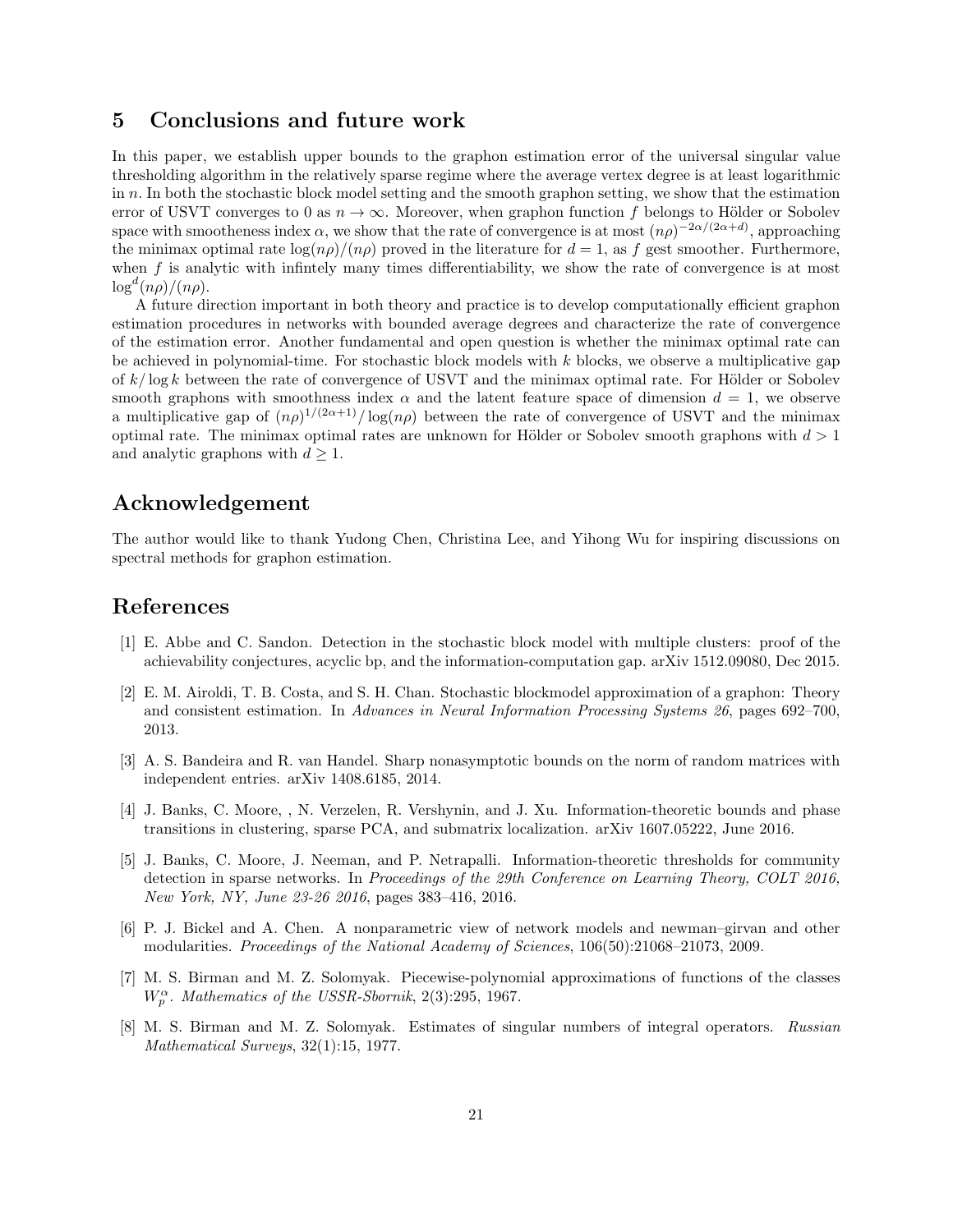- <span id="page-21-10"></span>[9] C. Borgs, J. Chayes, and A. Smith. Private graphon estimation for sparse graphs. In Advances in Neural Information Processing Systems, pages 1369–1377, 2015.
- <span id="page-21-1"></span>[10] C. Borgs, J. T. Chayes, L. Lovász, V. T. Sós, and K. Vesztergombi. Convergent sequences of dense graphs i: Subgraph frequencies, metric properties and testing. Advances in Mathematics, 219(6):1801–1851, 2008.
- <span id="page-21-2"></span>[11] C. Borgs, J. T. Chayes, L. Lovász, V. T. Sós, and K. Vesztergombi. Convergent sequences of dense graphs ii. multiway cuts and statistical physics. Annals of Mathematics,  $176(1):151-219$ ,  $2012$ .
- <span id="page-21-9"></span>[12] D. Cai, N. Ackerman, and C. Freer. An iterative step-function estimator for graphons. arXiv preprint arXiv:1412.2129, 2014.
- <span id="page-21-8"></span>[13] S. Chan and E. Airoldi. A consistent histogram estimator for exchangeable graph models. In Proceedings of the 31st International Conference on Machine Learning (ICML-14), pages 208–216, 2014.
- <span id="page-21-11"></span>[14] S. Chatterjee. Matrix estimation by universal singular value thresholding. The Annals of Statistics, 43(1):177–214, 2015.
- <span id="page-21-15"></span>[15] Y. Chen and J. Xu. Statistical-computational tradeoffs in planted problems and submatrix localization with a growing number of clusters and submatrices. In Proceedings of ICML 2014 (Also arXiv:1402.1267), Feb 2014.
- <span id="page-21-17"></span>[16] J. Delgado and M. Ruzhansky. Schatten classes on compact manifolds: kernel conditions. Journal of Functional Analysis, 267(3):772–798, 2014.
- <span id="page-21-3"></span>[17] P. Erdös and A. Rényi. On random graphs, I. Publicationes Mathematicae (Debrecen), 6:290–297, 1959.
- <span id="page-21-12"></span>[18] U. Feige and E. Ofek. Spectral techniques applied to sparse random graphs. Random Struct. Algorithms, 27(2):251–275, Sept. 2005.
- <span id="page-21-0"></span>[19] C. Gao, Y. Lu, Z. Ma, and H. H. Zhou. Optimal estimation and completion of matrices with biclustering structures. Journal of Machine Learning Research, 17(161):1–29, 2016.
- <span id="page-21-7"></span>[20] C. Gao, Y. Lu, H. H. Zhou, et al. Rate-optimal graphon estimation. The Annals of Statistics, 43(6):2624– 2652, 2015.
- <span id="page-21-13"></span>[21] B. Hajek, Y. Wu, and J. Xu. Achieving exact cluster recovery threshold via semidefinite programming. IEEE Transactions on Information Theory, 62(5):2788–2797, May 2016. (arXiv 1412.6156 Nov. 2014).
- <span id="page-21-14"></span>[22] B. Hajek, Y. Wu, and J. Xu. Semidefinite programs for exact recovery of a hidden community. In Proceedings of Conference on Learning Theory (COLT), pages 1051–1095, New York, NY, Jun 2016. arXiv:1602.06410.
- <span id="page-21-6"></span>[23] M. S. Handcock, A. E. Raftery, and J. M. Tantrum. Model-based clustering for social networks. Journal of the Royal Statistical Society: Series A (Statistics in Society), 170(2):301–354, 2007.
- <span id="page-21-5"></span>[24] P. D. Hoff, A. E. Raftery, and M. S. Handcock. Latent space approaches to social network analysis. Journal of the American Statistical Association, 97:1090+, December 2002.
- <span id="page-21-4"></span>[25] P. W. Holland, K. B. Laskey, and S. Leinhardt. Stochastic blockmodels: First steps. Social Networks, 5(2):109–137, 1983.
- <span id="page-21-16"></span>[26] T. Kato. Perturbation Theory for Linear Operators. Springer, Berlin, 1966.
- <span id="page-21-18"></span>[27] O. Klopp et al. Rank penalized estimators for high-dimensional matrices. Electronic Journal of Statistics, 5:1161–1183, 2011.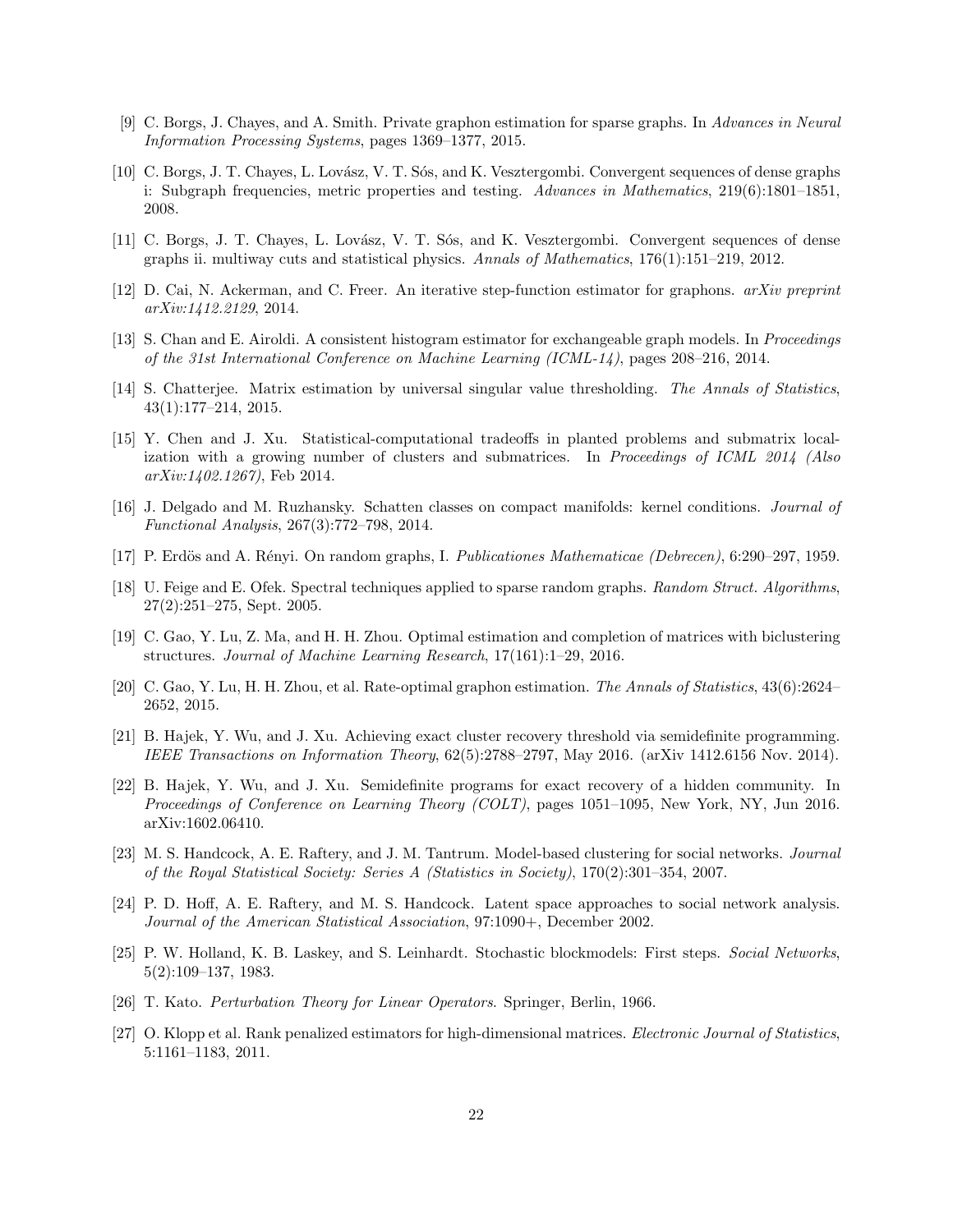- <span id="page-22-6"></span>[28] O. Klopp, A. B. Tsybakov, and N. Verzelen. Oracle inequalities for network models and sparse graphon estimation. arXiv preprint arXiv:1507.04118, 2015.
- <span id="page-22-7"></span>[29] O. Klopp and N. Verzelen. Optimal graphon estimation in cut distance. arXiv preprint arXiv:1703.05101, 2017.
- <span id="page-22-16"></span>[30] V. Koltchinskii and E. Giné. Random matrix approximation of spectra of integral operators. Bernoulli, pages 113–167, 2000.
- <span id="page-22-11"></span>[31] V. Koltchinskii, K. Lounici, A. B. Tsybakov, et al. Nuclear-norm penalization and optimal rates for noisy low-rank matrix completion. The Annals of Statistics, 39(5):2302–2329, 2011.
- <span id="page-22-15"></span>[32] V. I. Koltchinskii. Asymptotics of spectral projections of some random matrices approximating integral operators. Progress in Probability, 1998.
- <span id="page-22-13"></span>[33] H. Komatsu. A characterization of real analytic functions. *Proceedings of the Japan Academy*, 36(3):90– 93, 1960.
- <span id="page-22-18"></span>[34] H. König. *Eigenvalue distribution of compact operators*, volume 16. Birkhäuser, 2013.
- <span id="page-22-17"></span>[35] I. G. Y. M. Krein. Introduction to the theory of linear nonselfadjoint operators in hilbert space. American Mathematical Society, 1965.
- <span id="page-22-3"></span>[36] C. E. Lee and D. Shah. Unifying framework for crowd-sourcing via graphon estimation. arXiv preprint arXiv:1703.08085, 2017.
- <span id="page-22-12"></span>[37] G. Leoni. A first course in Sobolev spaces, volume 105. American Mathematical Society Providence, RI, 2009.
- <span id="page-22-14"></span>[38] G. Little and J. Reade. Eigenvalues of analytic kernels. *SIAM journal on mathematical analysis*, 15(1):133–136, 1984.
- <span id="page-22-5"></span>[39] L. Lovász. Large networks and graph limits, volume 60. American Mathematical Society Providence, 2012.
- <span id="page-22-4"></span>[40] L. Lovász and B. Szegedy. Limits of dense graph sequences. Journal of Combinatorial Theory, Series B, 96(6):933–957, 2006.
- <span id="page-22-19"></span>[41] L. Massoulié and D. Tomozei. Distributed user profiling via spectral methods. Stochastic Systems, 4(1):1–43, 2014.
- <span id="page-22-1"></span>[42] K. Miller, M. I. Jordan, and T. L. Griffiths. Nonparametric latent feature models for link prediction. In Advances in neural information processing systems, pages 1276–1284, 2009.
- <span id="page-22-10"></span>[43] C. Moore. The computer science and physics of community detection: landscapes, phase transitions, and hardness. arXiv preprint arXiv:1702.00467, 2017.
- <span id="page-22-0"></span>[44] M. Pensky. Dynamic network models and graphon estimation. arXiv preprint arXiv:1607.00673, 2016.
- <span id="page-22-8"></span>[45] N. Shah, S. Balakrishnan, A. Guntuboyina, and M. Wainwright. Stochastically transitive models for pairwise comparisons: Statistical and computational issues. In International Conference on Machine Learning, pages 11–20, 2016.
- <span id="page-22-2"></span>[46] D. Song, C. E. Lee, Y. Li, and D. Shah. Blind regression: Nonparametric regression for latent variable models via collaborative filtering. In Advances in Neural Information Processing Systems, pages 2155– 2163, 2016.
- <span id="page-22-9"></span>[47] A. B. Tsybakov. Introduction to Nonparametric Estimation. Springer Publishing Company, Incorporated, 1st edition, 2008.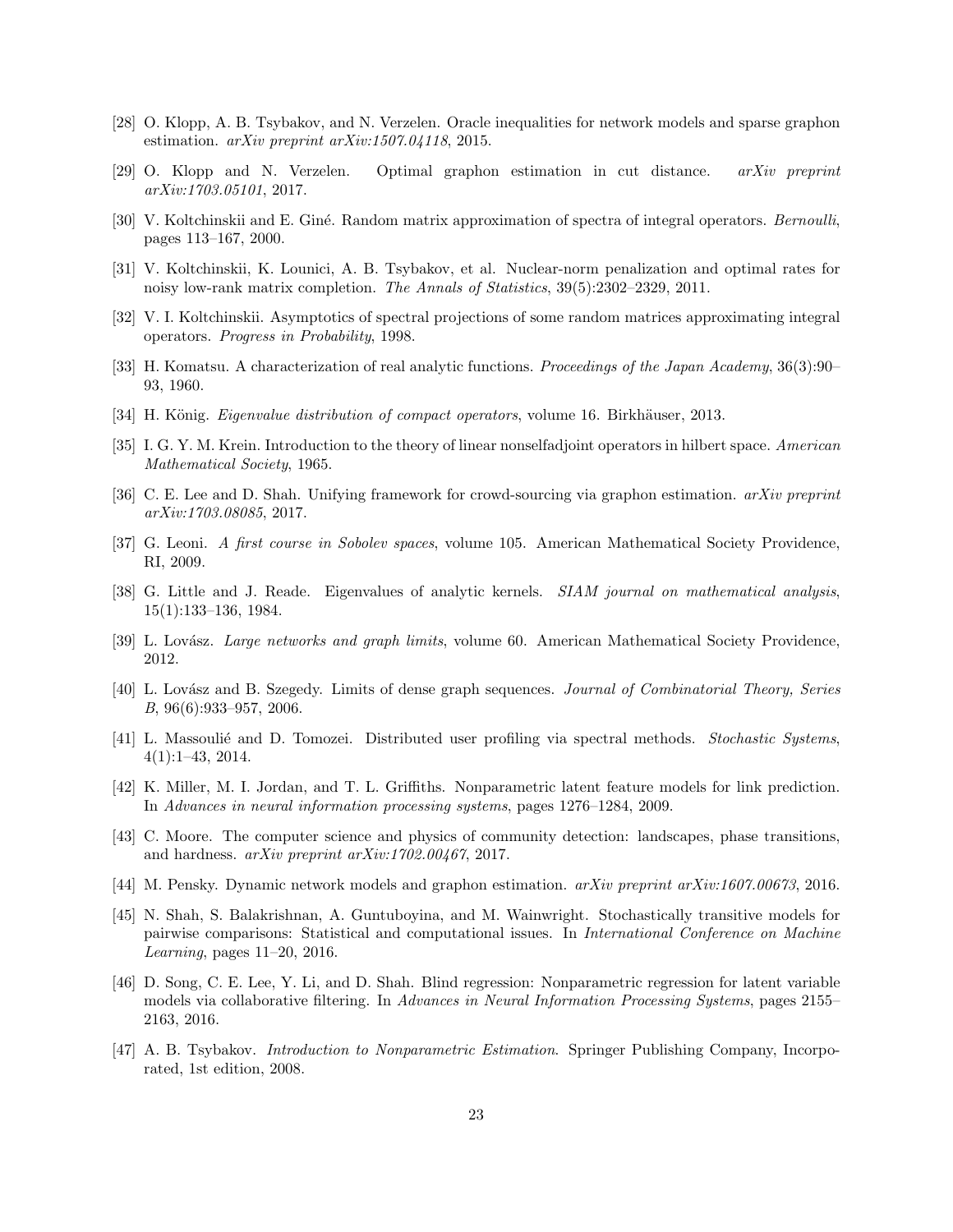- <span id="page-23-6"></span>[48] U. von Luxburg, O. Bousquet, and M. Belkin. On the convergence of spectral clustering on random samples: the normalized case. NIPS, 2005.
- <span id="page-23-1"></span>[49] P. J. Wolfe and S. C. Olhede. Nonparametric graphon estimation. arXiv preprint arXiv:1309.5936, 2013.
- <span id="page-23-4"></span>[50] J. Xu, L. Massoulié, and M. Lelarge. Edge label inference in generalized stochastic block models: from spectral theory to impossibility results. In COLT, pages 903–920, 2014.
- <span id="page-23-2"></span>[51] J. Yang, C. Han, and E. Airoldi. Nonparametric estimation and testing of exchangeable graph models. In Artificial Intelligence and Statistics, pages 1060–1067, 2014.
- <span id="page-23-0"></span>[52] H. Yu, P. Braun, M. A. Yıldırım, I. Lemmens, K. Venkatesan, J. Sahalie, T. Hirozane-Kishikawa, F. Gebreab, N. Li, N. Simonis, et al. High-quality binary protein interaction map of the yeast interactome network. Science, 322(5898):104–110, 2008.
- <span id="page-23-3"></span>[53] Y. Zhang, E. Levina, and J. Zhu. Estimating network edge probabilities by neighborhood smoothing. arXiv preprint arXiv:1509.08588, 2015.

# <span id="page-23-5"></span>A Proof of [\(10\)](#page-8-4)

It has been shown in [\[28,](#page-22-6) [19\]](#page-21-0) that the minimax optimal error rate of estimating  $\alpha$ -Hölder smooth graphon is given by:

$$
\inf_{\widehat{M}} \sup_{f \in \mathcal{H}(\alpha, L)} \sup_{\mu \in \mathcal{P}[0, 1]} \text{MSE}(\widehat{M}) \asymp \min_{1 \le k \le n} \left\{ \frac{k^2}{n^2 \rho} + \frac{\log k}{n \rho} + k^{-2(\alpha \wedge 1)} \right\} \wedge 1.
$$

Next, we solve the above minimization problem over  $k$  by dividing the analysis into four cases. Combining all four cases completes the proof.

**Case 1:**  $\log(n\rho) \ge \alpha \log n + (\alpha + 1) \log \log n$ . In this case, we must have  $\alpha \le 1$ . We set  $k = \lfloor (n^2 \rho)^{1/(2\alpha+2)} \rfloor$ and get that

$$
\min_{1 \le k \le n} \left\{ \frac{k^2}{n^2 \rho} + \frac{\log k}{n \rho} + k^{-2(\alpha \wedge 1)} \right\} \le 2(n^2 \rho)^{-\alpha/(\alpha+1)} + \frac{1}{2\alpha + 2} \frac{\log(n^2 \rho)}{n \rho}
$$

$$
\le 2(n^2 \rho)^{-\alpha/(\alpha+1)} + \frac{\log n}{n \rho}
$$

$$
\le 3(n^2 \rho)^{-\alpha/(\alpha+1)}.
$$

where the last inequality holds because  $\log(n\rho) \ge \alpha \log n + (\alpha + 1) \log \log n$  is equivalent to  $(n^2\rho)^{-\alpha/(\alpha+1)} \ge$  $\log n/(n\rho)$ .

On the contrary,

$$
\min_{1 \le k \le n} \left\{ \frac{k^2}{n^2 \rho} + \frac{\log k}{n \rho} + k^{-2(\alpha \wedge 1)} \right\} \ge \min_{1 \le k \le n} \left\{ \frac{k^2}{n^2 \rho} + k^{-2\alpha} \right\} \ge (n^2 \rho)^{-\alpha/(\alpha+1)}.
$$

**Case 2:**  $\alpha \log n \leq \log(n\rho) \leq \alpha \log n + (\alpha + 1) \log \log n$ . In this case, we still have  $\alpha \leq 1$  and set  $k = (n^2 \rho)^{1/(2\alpha+2)}$ . We get that

$$
\min_{1 \le k \le n} \left\{ \frac{k^2}{n^2 \rho} + \frac{\log k}{n \rho} + k^{-2(\alpha \wedge 1)} \right\} \le 2(n^2 \rho)^{-\alpha/(\alpha+1)} + \frac{\log n}{n \rho}
$$

$$
\le \frac{3 \log n}{n \rho} \le \frac{3 \log(n \rho)}{\alpha n \rho},
$$

where in the last two inequalities we used the assumption that  $\alpha \log n \leq \log(n\rho) \leq \alpha \log n + (\alpha + 1) \log \log n$ .